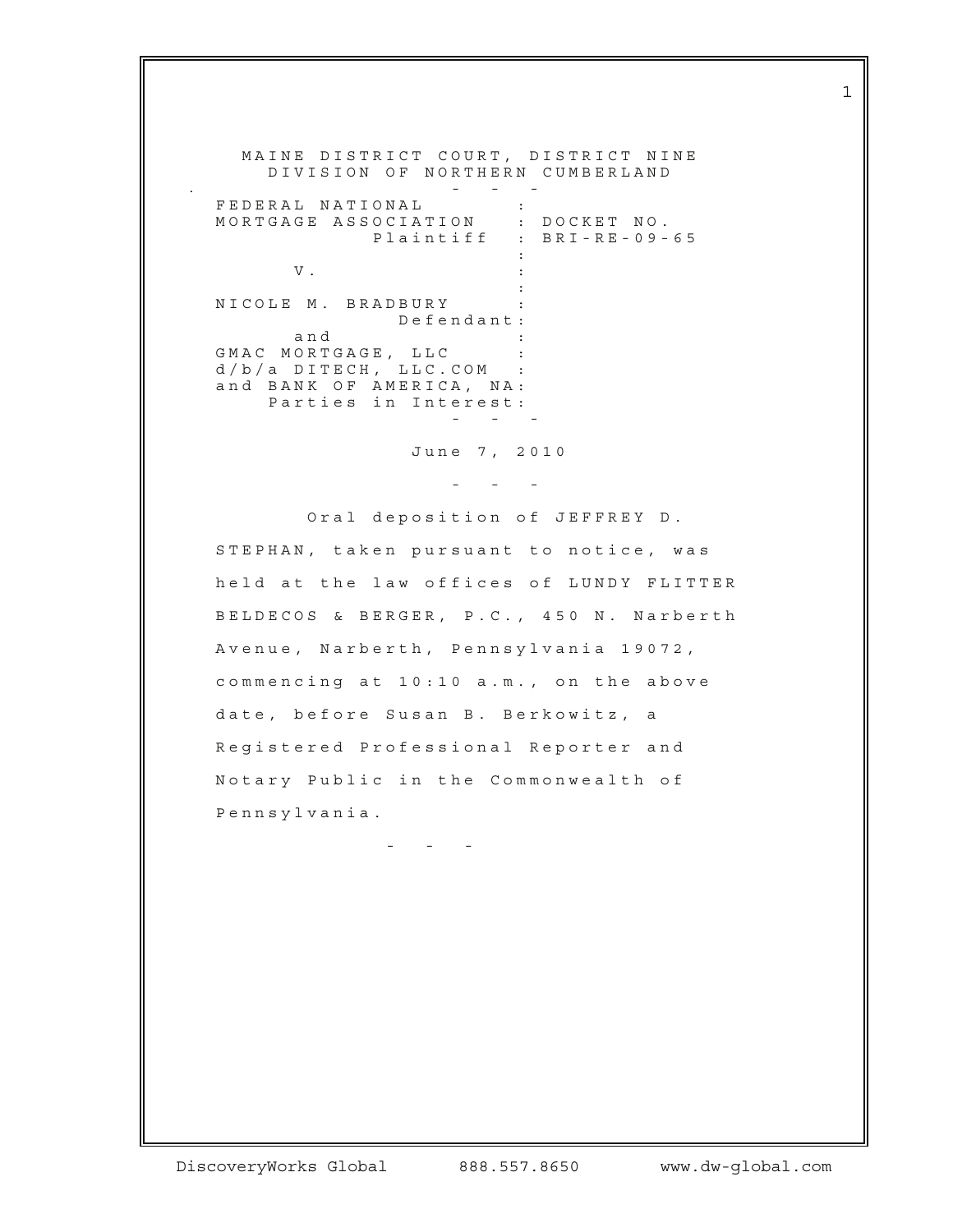|                              | 2                                                                |                |                                                          | 4 |
|------------------------------|------------------------------------------------------------------|----------------|----------------------------------------------------------|---|
| 1                            |                                                                  | 1              | <b>STEPHAN</b>                                           |   |
| $\overline{\mathbf{c}}$<br>3 | APPEARANCES:                                                     | $\overline{c}$ | MR. COX: Mr. Fleischer, we                               |   |
|                              | BRIAN M. FLEISCHER, ESQUIRE                                      | 3              | understand that Julia Pitney                             |   |
| 4                            | FLEISCHER, FLEISCHER & SUGLIA, P.C.<br>Plaza 1000 at Main Street | 4              | represents the plaintiff in this                         |   |
| 5                            | Suite 208                                                        | 5              | case. Who do you represent today?                        |   |
|                              | Voorhees, New Jersey 08043                                       | 6              | MR. FLEISCHER: I believe                                 |   |
| 6                            | $(856)$ 489-8977<br>bfleischer@fleischerlaw.com                  | 7              | Ms. Pitney both represents Fannie                        |   |
| 7                            | Counsel for GMAC                                                 | 8              | Mae and GMAC, and I am here on                           |   |
| 8<br>9                       |                                                                  | 9              | GMAC's behalf.                                           |   |
|                              | THOMAS A. COX, ESQUIRE                                           | 10             | MR. COX: GMAC is neither a                               |   |
| 10                           | LAW OFFICES OF THOMAS A. COX<br>P.O. Box 1315                    | 11             | plaintiff nor defendant in this                          |   |
| 11                           | Portland, Maine 04104                                            | 12             |                                                          |   |
| 12                           | $(207)$ 749-6671                                                 | 13             | case, so we may have some issues                         |   |
|                              | $tac(\theta)$ gwi.net<br>Counsel for Defendant,                  | 14             | around that, but we'll cross that                        |   |
| 13                           | Nicole M. Bradbury                                               |                | bridge when we get to it.                                |   |
| 14<br>15                     |                                                                  | 15             |                                                          |   |
|                              | VIA TELEPHONE:                                                   | 16             | <b>EXAMINATION</b>                                       |   |
| 16                           | <b>JULIA G. PITNEY, ESQUIRE</b><br>DRUMMOND & DRUMMOND           | 17             |                                                          |   |
| 17                           | One Monument Way                                                 | 18             | BY MR. COX:                                              |   |
| 18                           | Portland, Maine 04101<br>$(207)$ 774-0317                        | 19             | Q. Mr. Stephan, for the record,                          |   |
|                              | JPitney@ddlaw.com                                                | 20             | would you state your full name, please?                  |   |
| 19<br>20                     | Counsel for GMAC and Fannie Mae                                  | 21             | A. Jeffrey Stephan.                                      |   |
| 21                           |                                                                  | 22             | Q. How old are you?                                      |   |
| 22<br>23                     |                                                                  | 23             | A. I am 41, in June.                                     |   |
| 24                           |                                                                  | 24             | You live in Sellersville,<br>Q.                          |   |
| 25                           |                                                                  | 25             | Pennsylvania?                                            |   |
|                              | 3                                                                |                |                                                          | 5 |
|                              |                                                                  |                |                                                          |   |
| 1                            |                                                                  | 1              | <b>STEPHAN</b>                                           |   |
| 2                            | (Document marked Exhibit-1                                       | $\overline{c}$ | That is correct.<br>A.                                   |   |
| 3                            | for identification.)                                             | 3              | Have you had your deposition<br>Q.                       |   |
| 4                            |                                                                  | 4              | taken previously?                                        |   |
| 5                            | (It is hereby stipulated and                                     | 5              | In other cases, yes.<br>A.                               |   |
| 6                            | agreed by and between counsel that                               | 6              | Q. How many other cases?                                 |   |
| 7                            | sealing, filing and certification                                | 7              | This will be my third time.<br>A.                        |   |
| 8                            | are waived; and that all                                         | 8              | Q. What other cases were you                             |   |
| 9                            | objections, except as to the form                                | 9              | deposed in, to your recollection?                        |   |
| 10                           | of questions, be reserved until                                  | 10             | In what kind of cases?<br>A.                             |   |
| 11                           | the time of trial.)                                              | 11             | Well, can you remember the<br>Q.                         |   |
| 12                           |                                                                  | 12             | names of the cases?                                      |   |
| 13                           | JEFFREY D. STEPHAN, after                                        | 13             | No, I don't.<br>A.                                       |   |
| 14                           | having been duly sworn, was                                      | 14             | When is the last time that<br>Q.                         |   |
| 15                           | examined and testified as follows:                               | 15             | you've had your deposition taken?                        |   |
| 16                           | - - -                                                            | 16             | I would approximate two,<br>A.                           |   |
| 17                           | MS. PITNEY: I would like to                                      | 17             | three months ago.                                        |   |
| 18                           | put on the record that we                                        | 18             | Q. Was that in Florida?                                  |   |
| 19                           | requested a stipulation, and                                     | 19             | No. That was in New Jersey.<br>A.                        |   |
| 20                           | Attorney Cox has denied our                                      | 20             | That would have been in<br>Q.                            |   |
| 21                           | request for that stipulation. And                                | 21             | 2010?                                                    |   |
| 22                           |                                                                  |                |                                                          |   |
|                              |                                                                  | 22             | Yes.<br>А.                                               |   |
| 23                           | that would be a stipulation that                                 | 23             | Q.                                                       |   |
| 24                           | this deposition transcript be used<br>for this case, FNMA versus | 24             | Then you were deposed in<br>Florida in December of 2009? |   |
| 25                           | Bradbury, only.                                                  | 25             | That is correct.<br>A.                                   |   |

2 (Pages 2 to 5)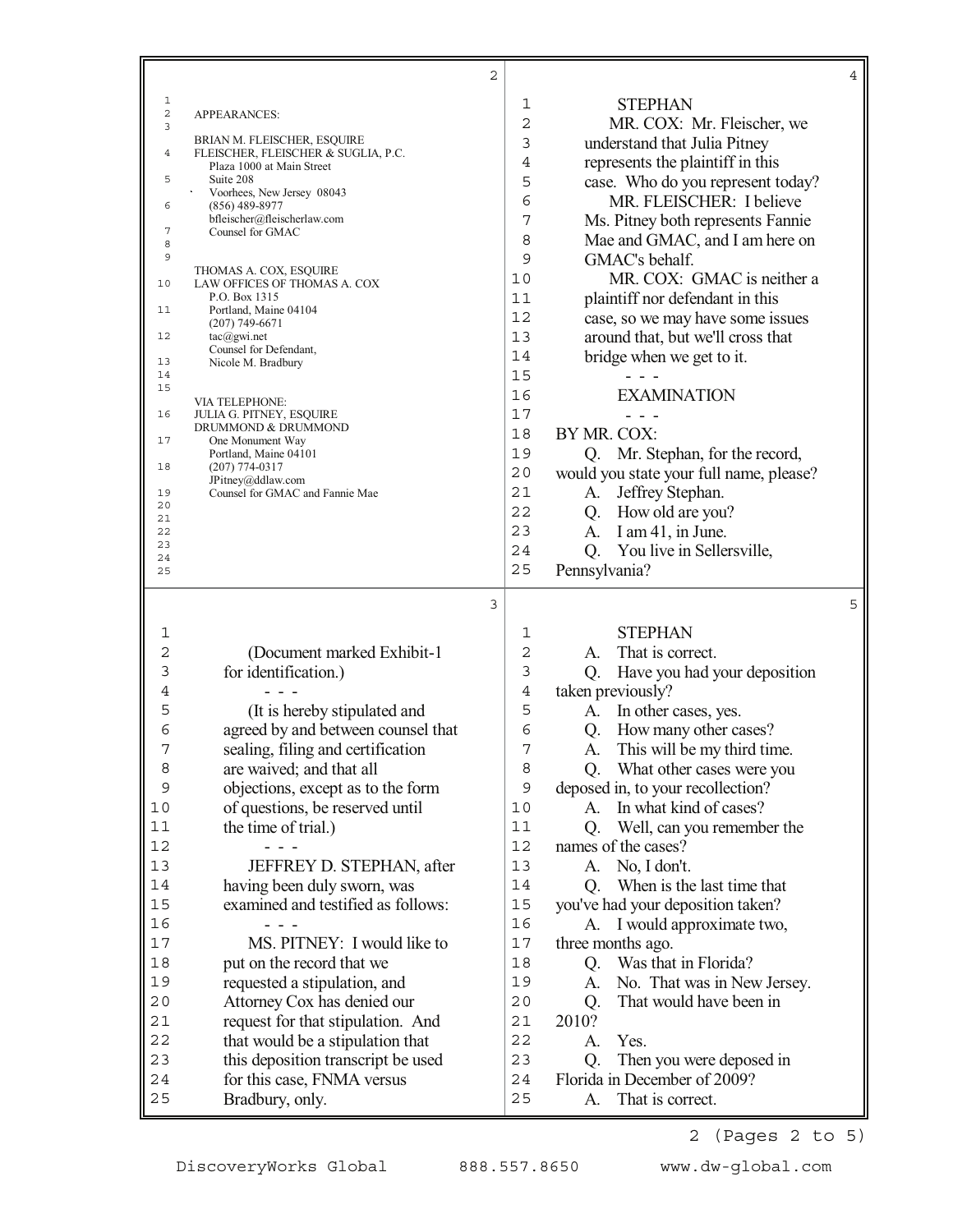|                |                                          | 6              |                |                                        | 8 |
|----------------|------------------------------------------|----------------|----------------|----------------------------------------|---|
| 1              | <b>STEPHAN</b>                           |                | $\mathbf{1}$   | <b>STEPHAN</b>                         |   |
| $\mathbf 2$    | When was the other<br>Q.                 |                | $\overline{c}$ | to?                                    |   |
| 3              | deposition, the third deposition?        |                | 3              | A. No.                                 |   |
| $\overline{4}$ | This one today is the third.<br>A.       |                | $\overline{4}$ | MR. FLEISCHER: Let him                 |   |
| 5              | Have you testified in court<br>Q.        |                | 5              | finish the question, and then          |   |
| 6              | as a witness before?                     |                | 6              | respond, because it makes it           |   |
| 7              | No.<br>A.                                |                | 7              | cleaner for the transcript.            |   |
| 8              | Did you review any documents<br>Q.       |                | 8              | THE WITNESS: Thank you.                |   |
| 9              | to prepare for this deposition?          |                | 9              | BY MR. COX:                            |   |
| 10             | Yes.<br>A.                               |                | 10             | Q. What is your educational            |   |
| 11             | Q.<br>What documents did you             |                | 11             | background?                            |   |
| 12             | review?                                  |                | 12             | A. I have a four-year degree at        |   |
| 13             | I looked at the deposition<br>A.         |                | 13             | Penn State University in liberal arts. |   |
| 14             | that was sent to me. And I went over the |                | 14             | Q. When did you go to work for         |   |
| 15             | Complaint with Brian.                    |                | 15             | GMAC?                                  |   |
| 16             | THE WITNESS: When was that,              |                | 16             | I began work at GMAC<br>А.             |   |
| 17             | Thursday, Wednesday?                     |                | 17             | September 30th of '04.                 |   |
| 18             | MR. FLEISCHER: You're                    |                | 18             | Q. What was your work history,         |   |
| 19             | directed not to say anything with        |                | 19             | in a summary form, before you went to  |   |
| 20             | regard to what we spoke about,           |                | 20             | work for GMAC?                         |   |
| 21             | but, yes, you can answer to what         |                | 21             | A. I have done collections and         |   |
| 22             | you looked at.                           |                | 22             | mortgage foreclosures for other        |   |
| 23             | THE WITNESS: Yes.                        |                | 23             | companies.                             |   |
| 24             | MS. PITNEY: I'm sorry to                 |                | 24             | Q. Who have you done mortgage          |   |
| 25             | interrupt. I'm just having a             |                | 25             | foreclosure work for?                  |   |
|                |                                          |                |                |                                        |   |
|                |                                          | $\overline{7}$ |                |                                        | 9 |
| 1              | <b>STEPHAN</b>                           |                | 1              | <b>STEPHAN</b>                         |   |
|                | little difficulty hearing you. Is        |                | 2              | ContiMortgage, Fairbanks<br>А.         |   |
| $\mathbf{2}$   |                                          |                |                |                                        |   |
| 3              | there any way to push the phone a        |                | 3              | Capital, GMAC.                         |   |
| 4              | little closer to Mr. Stephan?            |                | $\overline{4}$ | Q. The first one, I'm not sure         |   |
| 5              | MR. FLEISCHER: Okay. And,                |                | 5              | about. Is that Conti, C-O-N-T-E (sic)? |   |
| 6              | Julia, let me know during the            |                | 6              | $C-O-N-T-I$ .<br>А.                    |   |
| 7              | course if there's still a problem.       |                | 7              | What period of time did you<br>Q.      |   |
| 8              | MS. PITNEY: You were doing               |                | 8              | work for ContiMortgage?                |   |
| 9              | fine, and then it got a little           |                | 9              | A. I began there in '92. I             |   |
| $10$           | fuzzy.                                   |                | 10             | believe I left there in '98.           |   |
| 11             | THE WITNESS: I'll talk                   |                | 11             | What years, approximately,<br>O.       |   |
| 12             | louder.                                  |                | 12             | did you work for Fairbanks Capital?    |   |
| 13             | MS. PITNEY: Thank you.                   |                | 13             | '98 to '04.<br>A.                      |   |
| 14             | BY MR. COX:                              |                | 14             | You work in the GMAC<br>Q.             |   |
| 15             | What deposition did you look<br>Q.       |                | 15             | Mortgage office in Fort Washington,    |   |
| 16             | at?                                      |                | 16             | Pennsylvania; is that correct?         |   |
| $17$           | The deposition for this<br>A.            |                | 17             | That is correct.<br>A.                 |   |
| $1\,8$         | case.                                    |                | 18             | Approximately, how many<br>Q.          |   |
| 19             | The Deposition Notice?<br>Q.             |                | 19             | people work in that office?            |   |
| 20             | Right, the Deposition<br>A.              |                | 20             | A. I can't estimate the number         |   |
| 21             | Notice.                                  |                | 21             | of people. I can say my department,    |   |
| 22             | It was not another<br>Q.                 |                | 22             | approximately 50 to 60 people.         |   |
| 23             | deposition transcript --                 |                | 23             | What's the name of your<br>Q.          |   |
| 24             | No.<br>A.                                |                | 24             | department?                            |   |

3 (Pages 6 to 9)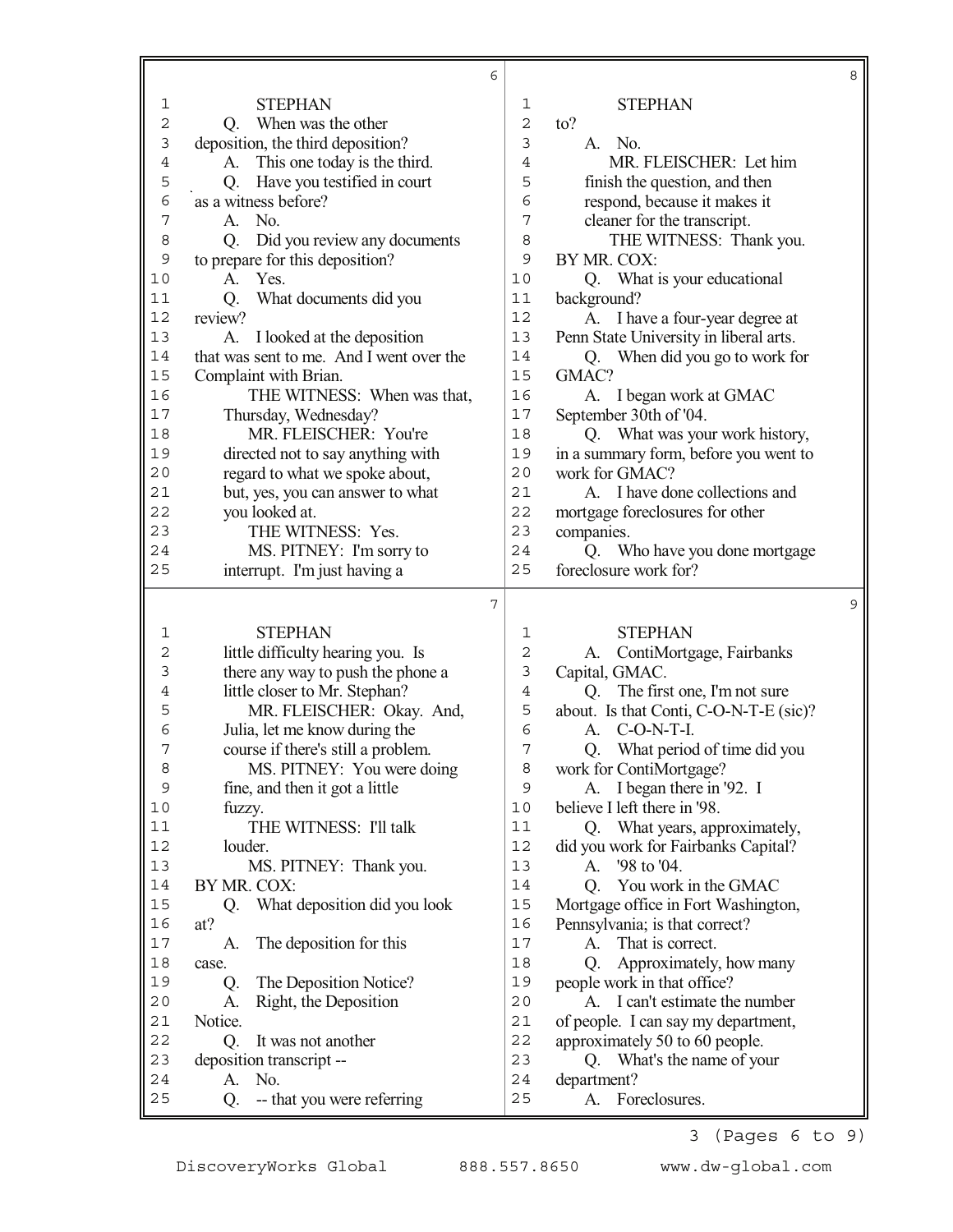|             | 10                                                                                     |                | 12                                              |
|-------------|----------------------------------------------------------------------------------------|----------------|-------------------------------------------------|
| 1           | <b>STEPHAN</b>                                                                         | $\mathbf{1}$   | <b>STEPHAN</b>                                  |
| $\mathbf 2$ | Q. When you began working for                                                          | $\overline{c}$ | team lead for our bidding team, which           |
| 3           | GMAC Mortgage in 2004, what position did                                               | $\mathbf{3}$   | would be a team of individuals who              |
| 4           | you begin working in?                                                                  | $\overline{4}$ | calculate the bids for sales.                   |
| 5           | A. I was a foreclosure                                                                 | 5              | Q. Calculate the bids for sales                 |
| 6           | specialist.                                                                            | 6              | of mortgage --                                  |
| 7           | Q. What kinds of duties did                                                            | 7              | A. Foreclosure sales.                           |
| 8           | that involve?                                                                          | 8              | MR. FLEISCHER: Again, let                       |
| 9           | A. That involved the day-to-day                                                        | 9              | him finish the question.                        |
| 10          | handling and servicing of a portfolio of                                               | 10             | BY MR. COX:                                     |
| 11          | loans that fell into a foreclosure                                                     | 11             | Q. Just so I can understand it,                 |
| 12          | category.                                                                              | 12             | your role in that position was to help          |
| 13          | Q. What kinds of duties did you                                                        | 13             | GMAC calculate what it was going to bid         |
| 14          | carry out with respect to those matters?                                               | 14             | at any given foreclosure sale?                  |
| 15          | MS. PITNEY: Object to form.                                                            | 15             | That would be correct.<br>A.                    |
| 16          | MR. COX: You have to                                                                   | 16             | The foreclosure<br>Q.                           |
| 17          | answer.                                                                                | 17             | department -- is that what it's called?         |
| 18          | MS. PITNEY: You can answer                                                             | 18             | Yes.<br>A.                                      |
| 19          | the question.                                                                          | 19             | That has units within it?<br>Q.                 |
| 20          | THE WITNESS: The everyday                                                              | 20             | Yes.<br>A.                                      |
| 21          | servicing of the file, from                                                            | 21             | And when you were doing the<br>Q.               |
| 22          | contacting the attorney, supplying                                                     | 22             | bidding work, what unit were you a part         |
| 23          | an attorney who's handling a case                                                      | 23             | of at that time?                                |
| 24          | within my portfolio with any                                                           | 24             | The bid team.<br>А.                             |
| 25          | information they may need, a copy                                                      | 25             | How long did you serve on<br>Q.                 |
|             |                                                                                        |                |                                                 |
|             | 11                                                                                     |                | 13                                              |
|             |                                                                                        |                |                                                 |
| 1           | <b>STEPHAN</b>                                                                         | 1<br>2         | <b>STEPHAN</b>                                  |
| 2           | of documents that may be needed                                                        | 3              | the bid team?                                   |
| 3<br>4      | through a fax form or e-mail form,                                                     | $\overline{4}$ | A. I'm going to estimate six                    |
|             | the calculation of figures for                                                         | 5              | months to a year, at the most.                  |
| 5<br>6      | judgments, reporting sale results                                                      | 6              | Q. Does it sound roughly                        |
| 7           | at that time, and properly                                                             | 7              | correct that sometime in 2008, you              |
| 8           | conveying properties to the proper                                                     | 8              | assumed a new position?<br>Yes.<br>A.           |
| 9           | departments for post sale action.<br>BY MR. COX:                                       | 9              | Q.                                              |
| 10          |                                                                                        | 10             | What was the next position                      |
| 11          | Q. How long did you hold the<br>position of foreclosure specialist?                    | 11             | that you held after working on the bid<br>team? |
| 12          | With GMAC, three years.<br>A.                                                          | 12             | My present position, which<br>A.                |
| 13          | So you would have assumed a<br>Q.                                                      | 13             | is the team lead of the document                |
| 14          | new position sometime in 2007?                                                         | 14             | execution team.                                 |
| 15          | Yes.<br>A.                                                                             | 15             | Q. Is there also a service                      |
| 16          | What position did you assume<br>Q.                                                     | 16             | transfer unit?                                  |
| $17\,$      | in 2007?                                                                               | 17             | A. Yes, there is.                               |
| $18\,$      | A.<br>I became a team lead within                                                      | 18             | Are you the team lead of<br>Q.                  |
| 19          | the foreclosure department.                                                            | 19             | that as well?                                   |
| 20          | Q. What duties did you assume                                                          | 20             | Yes, I am. That falls into<br>A.                |
| 21          | as the team lead in the foreclosure                                                    | 21             | the document execution team.                    |
| 22          | department?                                                                            | 22             | So I talk your language,<br>O.                  |
| 23          | At that time, GMAC<br>A.                                                               | 23             | there's a foreclosure department?               |
| 24<br>25    | segregated our department into teams, and<br>I was put into place as the supervisor or | 24<br>25       | Yes.<br>A.<br>And the subdivisions within<br>Q. |

4 (Pages 10 to 13)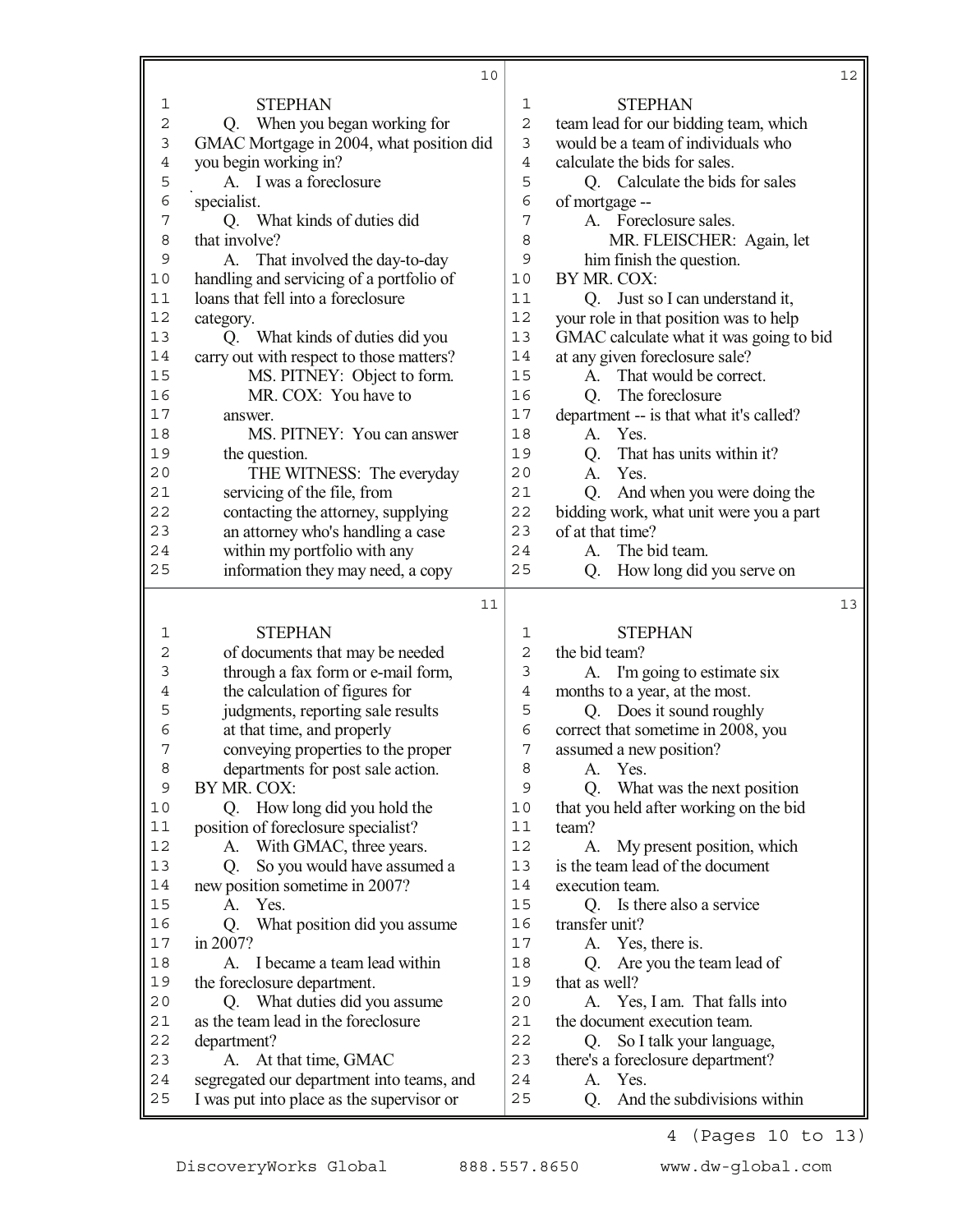|                | 14                                                              |                | 16                                                                                   |
|----------------|-----------------------------------------------------------------|----------------|--------------------------------------------------------------------------------------|
| 1              | <b>STEPHAN</b>                                                  | $\mathbf 1$    | <b>STEPHAN</b>                                                                       |
| $\overline{c}$ | that, do you call them teams or units?                          | 2              | 14.<br>A.                                                                            |
| $\mathfrak{Z}$ | Teams.<br>A.                                                    | 3              | Including yourself?<br>Q.                                                            |
| $\overline{4}$ | So there's a foreclosure<br>Q.                                  | $\overline{4}$ | No; including me, 15.<br>А.                                                          |
| 5              | department, and then within it are a                            | 5              | What training have you<br>Q.                                                         |
| 6              | group of teams that do different                                | 6              | received from GMAC to function in your                                               |
| 7              | functions; is that correct?                                     | 7              | capacity as the team lead for the                                                    |
| 8              | That is correct.<br>A.                                          | 8              | document execution team?                                                             |
| 9              | What does the document<br>Q.                                    | 9              | MS. PITNEY: Object to form.                                                          |
| 10             | execution team do?                                              | 10             | BY MR. COX:                                                                          |
| 11             | MR. FLEISCHER: Objection as                                     | 11             | Q. Let me restate the question.                                                      |
| 12             | to form.                                                        | 12             | Have you received any training from GMAC                                             |
| 13             | THE WITNESS: Can you                                            | 13             | to use in conjunction with your                                                      |
| 14             | rephrase that?                                                  | 14             | performance as the team lead for the                                                 |
| 15             | BY MR. COX:                                                     | 15             | document execution team?                                                             |
| 16             | What are the functions of<br>Q.                                 | 16             | A. Yes.                                                                              |
| 17             | the document execution team?                                    | 17             | What training have you<br>Q.                                                         |
| 18             | A. The functions of my document                                 | 18             | received?                                                                            |
| 19             | execution team is, I have staff that                            | 19             | I received side-by-side<br>А.                                                        |
| $20$           | prints documents, from our computer                             | 20             | training from another team lead to                                                   |
| 21             | system, that are submitted from our                             | 21             | instruct me on how to review the                                                     |
| 22             | attorney network. I have staff, also, on                        | 22             | documents when they are received from my                                             |
| 23             | that team who prepares the documents                            | 23             | staff.                                                                               |
| 24             | which have already received figures from                        | 24             | Who was that person?<br>Q.                                                           |
| 25             | our attorneys. So there are completed                           | 25             | That person, at the time, I<br>A.                                                    |
|                | 15                                                              |                | 17                                                                                   |
|                |                                                                 |                |                                                                                      |
|                |                                                                 |                |                                                                                      |
| 1              | <b>STEPHAN</b>                                                  | 1              | <b>STEPHAN</b>                                                                       |
| $\sqrt{2}$     | documents. They fill in the blanks, they                        | $\sqrt{2}$     | believe was a gentleman by the name of                                               |
| $\mathfrak{Z}$ | stamp names. They ensure that all of the                        | 3              | Kenneth Ugwuadu, U-G-W-U-A-D-U. He is no                                             |
| $\,4$          | notary lines are completed properly once                        | 4              | longer with GMAC.                                                                    |
| 5              | it's returned from the notary. And that                         | 5              | How long did that training<br>Q.                                                     |
| $\epsilon$     | staff also is in charge of making sure                          | 6              | last?                                                                                |
| 7              | they Federal Express the document back to                       | 7              | Three days.<br>A.                                                                    |
| 8              | the designated attorney within our                              | 8              | Q. Were there any written or                                                         |
| 9              | network.                                                        | 9              | printed training materials or manuals                                                |
| 10             | What does the service<br>Q.                                     | 10             | used as a part of that training?                                                     |
| $11$           | transfer team do?                                               | 11             | A.<br>No.                                                                            |
| 12             | The service transfer team<br>A.                                 | 12             | Again, just so I understand<br>O.                                                    |
| 13             | receives a list of loans from our                               | 13             | what your testimony was, that training                                               |
| 14             | transfer management team, which is                              | 14             | involved your learning how to review the                                             |
| 15             | located in Iowa. The service transfer                           | 15             | documents that were being processed                                                  |
| 16             | team within foreclosure only handles                            | 16             | through your hands; is that correct?                                                 |
| $17\,$         | loans that fall into a bankruptcy or                            | 17             | A. That's correct.                                                                   |
| $1\,8$         | foreclosure category. They prepare files                        | 18             | What were you trained to do<br>Q.                                                    |
| 19             | or CDs, and transfer them to the new                            | 19             | with respect to those documents by that                                              |
| $20$           | servicer. So they're loans that are                             | 20             | gentleman?                                                                           |
| 21             | either acquired, or they're loans that                          | 21             | Basically, how to review the<br>А.                                                   |
| 22             | are being transferred to a new servicer                         | 22             | system, which I already basically knew                                               |
| 23             | for service.                                                    | 23             | from preparing documents in my prior                                                 |
| 24<br>25       | How many employees are on<br>Q.<br>the document execution team? | 24<br>25       | position before becoming a team lead. So<br>it was more or less a rehash, let's say, |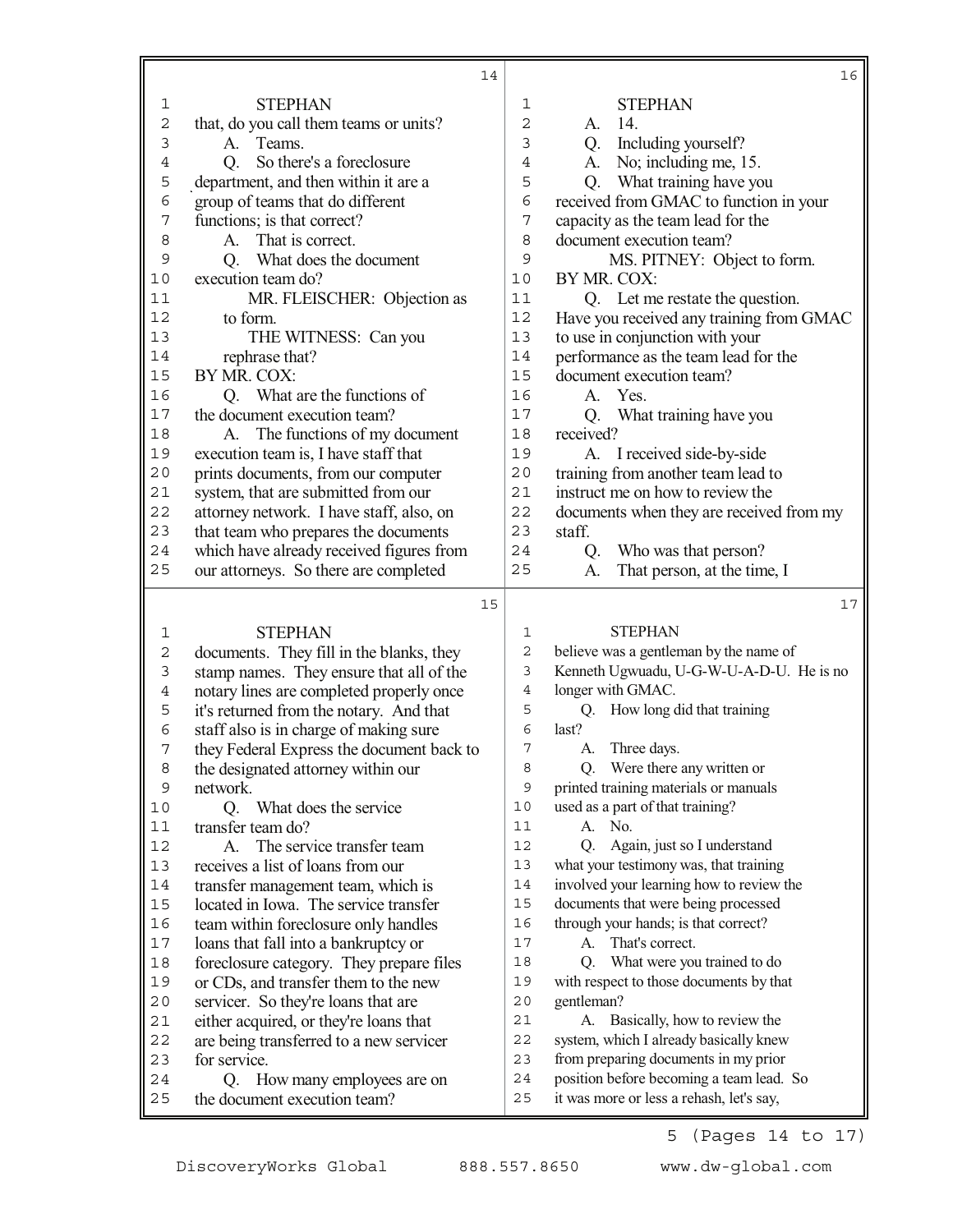|                  |                                                   | 18 |                |                                           | 20 |
|------------------|---------------------------------------------------|----|----------------|-------------------------------------------|----|
| $\mathbf 1$      | <b>STEPHAN</b>                                    |    | 1              | <b>STEPHAN</b>                            |    |
| $\mathbf 2$      | or retraining, to confirm that I was              |    | $\overline{c}$ | No.<br>A.                                 |    |
| 3                | looking at things correctly in the                |    | 3              | In your capacity as team<br>Q.            |    |
| $\ensuremath{4}$ | system.                                           |    | $\overline{4}$ | lead for the document execution team, do  |    |
| 5                | When you refer to a system,<br>Q.                 |    | 5              | you have any responsibility for data      |    |
| 6                | you're referring to a computer system?            |    | 6              | entry into the computer system regarding  |    |
| 7                | Yes.<br>A.                                        |    | 7              | payments received by GMAC?                |    |
| 8                | Other than what you might<br>Q.                   |    | 8              | No.<br>A.                                 |    |
| 9                | call it when you're not happy, does that          |    | 9              | In your capacity as the team<br>Q.        |    |
| 10               | system have a name?                               |    | 10             | lead for the document execution team, do  |    |
| 11               | A. Yes. That system is called                     |    | 11             | you have any role in the foreclosure      |    |
| 12               | Fiserv, F-I-S-E-R-V.                              |    | 12             | process at GMAC, other than the signing   |    |
| 13               | Q. Have you received any                          |    | 13             | of documents?                             |    |
| 14               | training on how to use that system?               |    | 14             | MR. FLEISCHER: Objection as               |    |
| 15               | A. Yes, when I was hired.                         |    | 15             | to the form of the question.              |    |
| 16               | Are there any manuals or<br>Q.                    |    | 16             | THE WITNESS: Can you                      |    |
| 17               | training materials associated with your           |    | 17             | rephrase?                                 |    |
| 18               | training on that system?                          |    | 18             | BY MR. COX:                               |    |
| 19               | Yes, there is.<br>A.                              |    | 19             | Q. In your capacity as the team           |    |
| 20               | Do you have those manuals in<br>Q.                |    | 20             | lead for the document execution team, do  |    |
| 21               | your possession?                                  |    | 21             | you have any role in the foreclosure      |    |
| 22               | Presently, no.<br>A.                              |    | 22             | process, other than the signing of        |    |
| 23               | Q. Do they exist in your office                   |    | 23             | documents?                                |    |
| 24               | at GMAC?                                          |    | 24             | A. No.                                    |    |
| 25               | A. I honestly don't know.                         |    | 25             | I'm going to hand you what<br>Q.          |    |
|                  |                                                   |    |                |                                           |    |
|                  |                                                   |    |                |                                           |    |
|                  |                                                   | 19 |                |                                           | 21 |
| 1                | <b>STEPHAN</b>                                    |    | 1              | <b>STEPHAN</b>                            |    |
| 2                | In your role as team lead<br>Q.                   |    | $\overline{c}$ | we have marked as Deposition Exhibit      |    |
| 3                | for the document execution team, do you           |    | 3              | Number 1, which is your affidavit in this |    |
| 4                | have any duties with respect to the               |    | $\overline{4}$ | case, dated August 5, 2009.               |    |
| 5                | receipt, application, or counting for             |    | 5              | MS. PITNEY: Excuse me, Tom.               |    |
| $\epsilon$       | loan payments?                                    |    | 6              | This is Julia. Am I to presume            |    |
| 7                | No.<br>A.                                         |    | 7              | that this is the only exhibit             |    |
| 8                | MS. PITNEY: Object to the                         |    | 8              | you're going to be introducing?           |    |
| $\mathsf 9$      | form of the question.                             |    | 9              | Because I haven't received any            |    |
| 10               | BY MR. COX:                                       |    | 10             | exhibits that you plan to produce         |    |
| 11               | Q. What department has that                       |    | 11             | at this deposition today.                 |    |
| 12               | responsibility?                                   |    | 12             | MR. COX: I had no idea you                |    |
| 13               | To my understanding, that<br>А.                   |    | 13             | were going to be participating            |    |
| 14               | would be customer service. And within             |    | 14             | today, Julia.                             |    |
| 15               | customer service, I believe there is a            |    | 15             | MS. PITNEY: Well, I                       |    |
| 16               | cash unit.                                        |    | 16             | represent the plaintiff. It               |    |
| 17               | Q. Have you ever worked in that                   |    | 17             | shouldn't come as any surprise.           |    |
| 18               | cash unit?                                        |    | 18             | MR. COX: We're not going to               |    |
| 19               | A. No.                                            |    | 19             | have a debate on the record. The          |    |
| 20               | Q <sub>r</sub><br>Have you ever worked in that    |    | 20             | exhibits are here. You're welcome         |    |
| 21               | customer service department?                      |    | 21             | to come see them. I had no idea           |    |
| 22               | No.<br>A.                                         |    | 22             | that you were going to participate        |    |
| 23               | Have you ever had any<br>Q.                       |    | 23             | in this fashion.                          |    |
| 24<br>25         | training in how that department and unit<br>work? |    | 24<br>25       | MS. PITNEY: You had no<br>idea?           |    |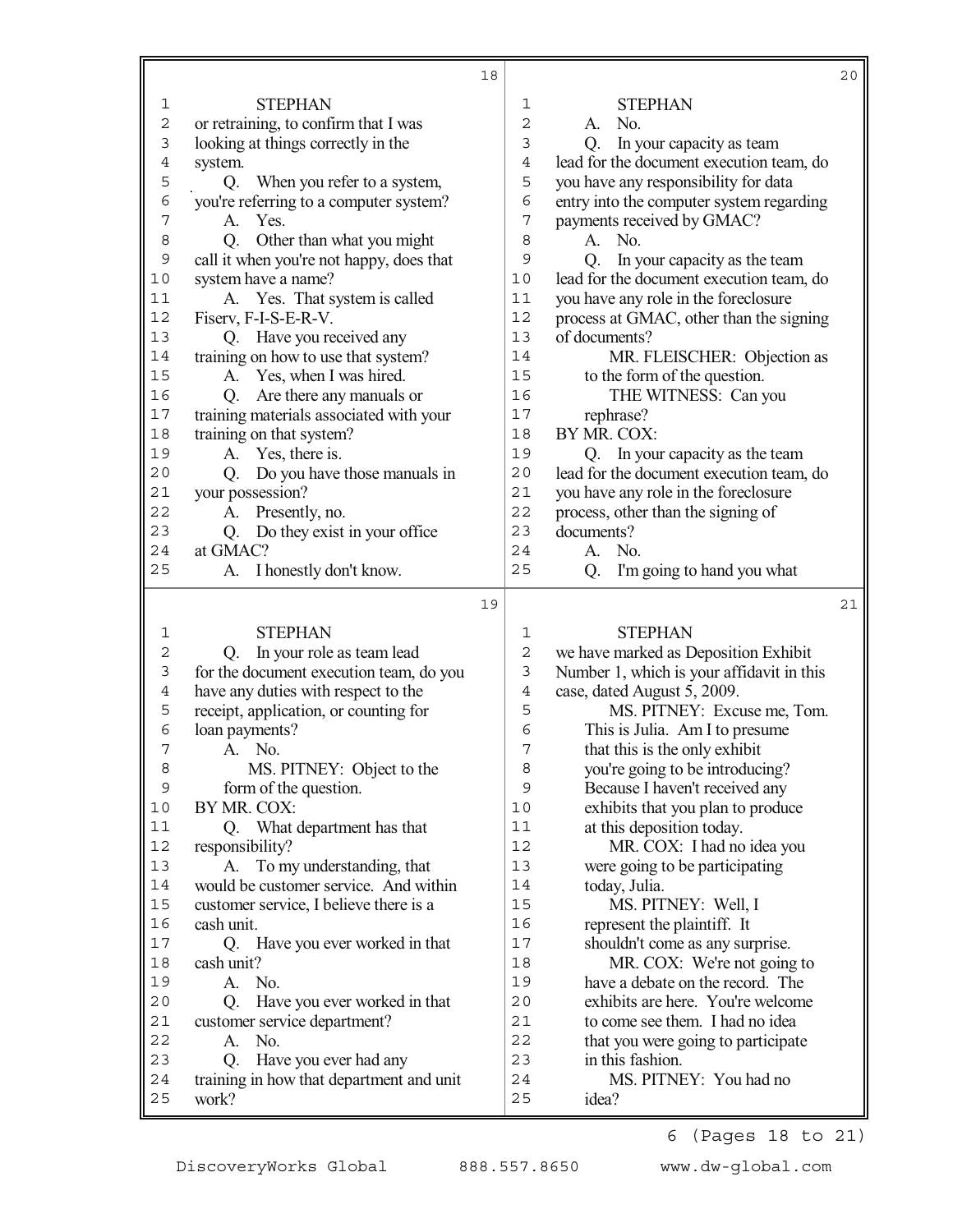|             | 22                                                                    |                | 24                                                    |
|-------------|-----------------------------------------------------------------------|----------------|-------------------------------------------------------|
| 1           | <b>STEPHAN</b>                                                        | 1              | <b>STEPHAN</b>                                        |
| 2           | MR. COX: I'm not going to                                             | $\overline{c}$ | I understand there's not a large                      |
| 3           | have this exchange on the record                                      | 3              | number of documents. I propose                        |
| 4           | with you. If you want to go off                                       | 4              | that we have Attorney Fleischer                       |
| 5           | the record for a minute, I'll be                                      | 5              | fax them to me, or e-mail, in                         |
| 6           | happy to do it.                                                       | 6              | bulk, or we're going to have to                       |
| 7           | MS. PITNEY: No, we're going                                           | 7              | stop. I would object. And each                        |
| 8           | to stay right on the record, Tom.                                     | 8              | time I'm going to stop and have                       |
| 9           | MR. COX: That's fine.                                                 | 9              | each document sent to me.                             |
| 10          | MS. PITNEY: Is it your                                                | 10             | MR. COX: Your objection is                            |
| 11          | intent to introduce these exhibits                                    | 11             | noted.                                                |
| 12          | that have not been produced to the                                    | 12             | MR. FLEISCHER: Why don't we                           |
| 13          | opposing party?                                                       | 13             | at least just deal with the one                       |
| 14          | MR. COX: I'm not going to                                             | 14             | document that's in front of us at                     |
| 15          | respond to that. I will entertain                                     | 15             | this point, which is the                              |
| 16          | objections that you are going to                                      | 16             | affidavit, and then we'll address                     |
| 17          | make. But I'm not going to                                            | 17             | each one as they come up.                             |
| 18          | respond to your questions on the                                      | 18             | MS. PITNEY: Fair enough.                              |
| 19          | record.                                                               | 19             | BY MR. COX:                                           |
| 20          | MS. PITNEY: I'm going to                                              | 20             | Q. Mr. Stephan, you've                                |
| 21          | object to each and every exhibit.                                     | 21             | testified that in addition to yourself,               |
| 22          | MR. COX: That's your right                                            | 22             | there are 14 other employees in your                  |
| 23          | to do that.                                                           | 23             | document execution team.                              |
| 24          | BY MR. COX:                                                           | 24             | That is correct.<br>A.                                |
| 25          | I've handed you Deposition<br>Q.                                      | 25             | You have a title of limited<br>Q.                     |
|             |                                                                       |                |                                                       |
|             | 23                                                                    |                | 25                                                    |
|             |                                                                       |                |                                                       |
| 1           | <b>STEPHAN</b>                                                        | 1              | <b>STEPHAN</b>                                        |
| 2           | Exhibit Number 1, Mr. Stephan. Is that a                              | $\overline{c}$ | signing officer; is that correct?                     |
| 3<br>4      | document signed by you?                                               | 3              | That is correct.<br>A.                                |
|             | A. Yes, that is my signature.                                         | $\overline{4}$ | How long have you been a<br>Q.                        |
| 5<br>6      | And that's dated August 5,<br>Q.<br>2009?                             | 5<br>6         | limited signing officer for GMAC                      |
| 7           | That is correct.<br>А.                                                | 7              | Mortgage?                                             |
| 8           |                                                                       | 8              | A. I'm going to estimate, two                         |
| $\mathsf 9$ | Do you have any memory of<br>Q.                                       | 9              | years.<br>Q.                                          |
| 10          | signing that document?<br>A. No, I do not.                            | 10             | Are there any other limited                           |
| 11          | MS. PITNEY: I'd like to                                               | 11             | signing officers among the 14 people on<br>your team? |
| 12          | take a brief break and speak with                                     | 12             | A.<br>No, not amongst my 14                           |
| 13          | Attorney Fleischer separately.                                        | 13             | people.                                               |
| 14          | There's no question pending.                                          | 14             | Exhibit-1, on the bottom of<br>Q.                     |
| 15          | (Whereupon, a short recess                                            | 15             | the first page, says: I have under my                 |
| 16          | was taken.)                                                           | 16             | custody and control the records relating              |
| 17          | MR. COX: I gather you have                                            | 17             | to the mortgage transaction referenced                |
| 18          | something you want to say on the                                      | 18             | below.                                                |
| 19          | record, Julia?                                                        | 19             | What records does GMAC                                |
| 20          | MS. PITNEY: Yes. I object                                             | 20             | maintain with respect to mortgage                     |
| 21          | to not being provided copies of                                       | 21             | transactions?                                         |
| 22          | the documents that you intend to                                      | 22             | MS. PITNEY: Object to the                             |
| 23          | introduce in this deposition. And                                     | 23             | form.                                                 |
| 24<br>25    | in an effort to make things more<br>efficient, my proposal is that -- | 24<br>25       | THE WITNESS: Please<br>rephrase.                      |

7 (Pages 22 to 25)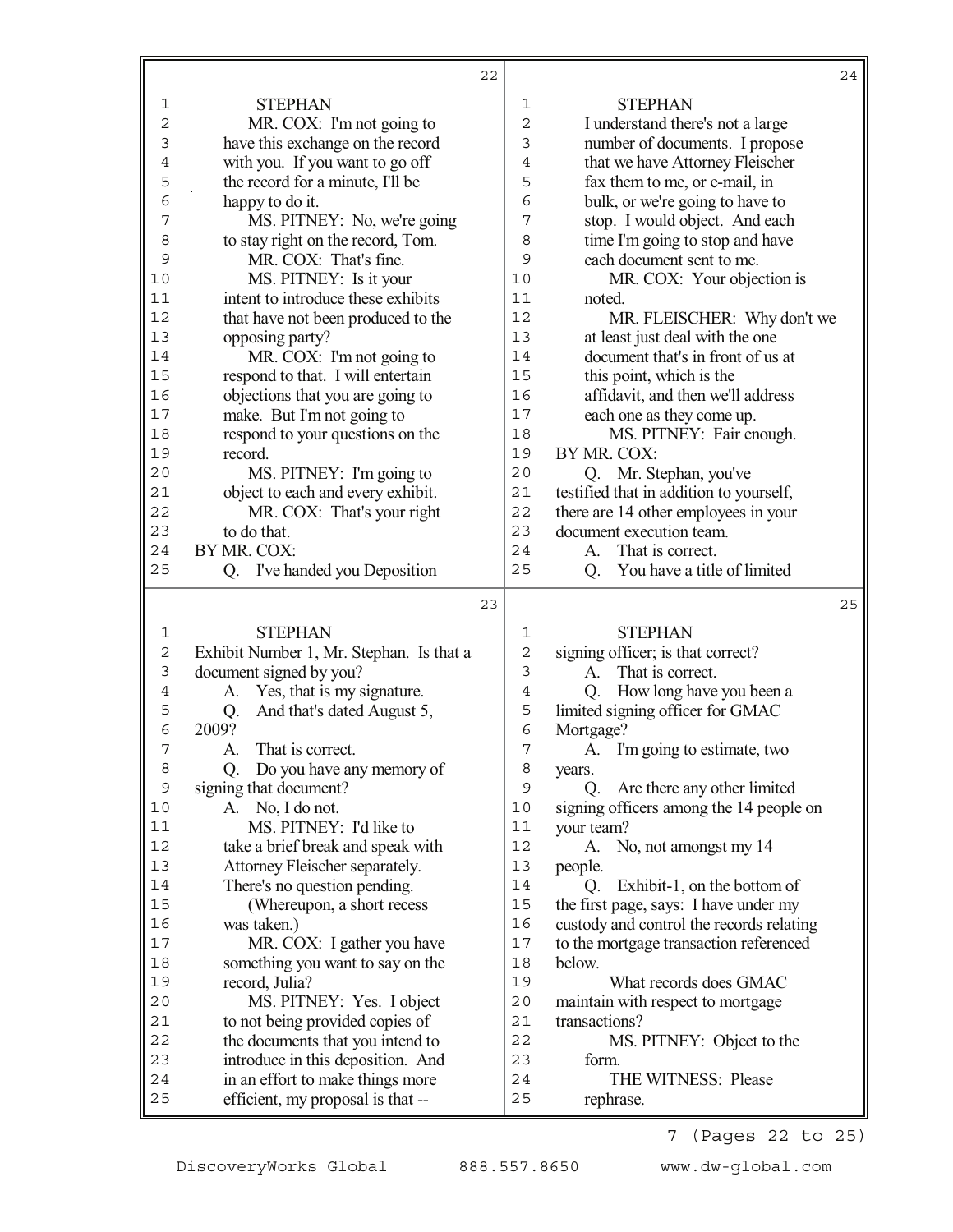|                |                                                                         | 26 |                |                                                              | 28 |
|----------------|-------------------------------------------------------------------------|----|----------------|--------------------------------------------------------------|----|
| $\mathbf{1}$   | <b>STEPHAN</b>                                                          |    | 1              | <b>STEPHAN</b>                                               |    |
| $\overline{2}$ | BY MR. COX:                                                             |    | $\overline{2}$ | A. That would be correct.                                    |    |
| $\mathfrak{Z}$ | Q. What records does GMAC                                               |    | 3              | And you have no role in the<br>Q.                            |    |
| $\,4$          | maintain with respect to mortgage loans?                                |    | $\overline{4}$ | entry of any other data into that system;                    |    |
| 5              | A. We keep our records for the                                          |    | 5              | isn't that correct?                                          |    |
| 6              | foreclosure department and the rest of                                  |    | 6              | That is correct.<br>A.                                       |    |
| $\overline{7}$ | the company on our Fiserv system for                                    |    | 7              | What department maintains<br>Q.                              |    |
| 8              | availability throughout our company.                                    |    | 8              | that system?                                                 |    |
| 9              | Q. Do paper records exist                                               |    | 9              | MR. FLEISCHER: Objection as                                  |    |
| $10$           | anywhere within GMAC Mortgage?                                          |    | 10             | to form.                                                     |    |
| 11             | A. Yes, they do.                                                        |    | 11             | BY MR. COX:                                                  |    |
| 12             | Q. Where do they exist?                                                 |    | 12             | Q. Do you know what department                               |    |
| 13             | I believe they are housed<br>A.                                         |    | 13             | maintains that system?                                       |    |
| 14             | either in our Iowa office or in                                         |    | 14             | A. The system is used by the                                 |    |
| 15             | Minnesota, or with any of our custodians                                |    | 15             | entire company.                                              |    |
| 16             | involved within the company.                                            |    | 16             | Q. Do you know what department                               |    |
| 17             | Q. Do you have any                                                      |    | 17             | maintains the security for that system?                      |    |
| $18\,$         | responsibilities for making entries in                                  |    | 18             | The IT department.<br>A.                                     |    |
| 19             | the Fiserv system?                                                      |    | 19             | Where is that located?<br>Q.                                 |    |
| 20             | Other than just usual notes,<br>A.                                      |    | 20             | Throughout the entire<br>A.                                  |    |
| 21             | no.                                                                     |    | 21             | country.                                                     |    |
| 22             | What kind of usual notes do<br>Q.                                       |    | 22             | Do you know what department<br>Q.                            |    |
| 23             | you enter?                                                              |    | 23             | makes entries into that system?                              |    |
| 24             | MS. PITNEY: Object. I'm                                                 |    | 24             | Numerous departments.<br>A.                                  |    |
| 25             | objecting to the form of the                                            |    | 25             | Do you know what departments<br>Q.                           |    |
|                |                                                                         |    |                |                                                              |    |
|                |                                                                         | 27 |                |                                                              | 29 |
| 1              | <b>STEPHAN</b>                                                          |    | 1              | <b>STEPHAN</b>                                               |    |
| 2              |                                                                         |    | $\overline{2}$ |                                                              |    |
| 3              | question. And, furthermore, I'm                                         |    | 3              | have the ability to change entries in                        |    |
| 4              | objecting to the extent that                                            |    | 4              | that system?                                                 |    |
| 5              | you're basically asking him an<br>incredibly broad-based question       |    | 5              | A. Nobody has the ability to                                 |    |
| 6              |                                                                         |    | 6              | change an entry in the system, as far as<br>a note would go. |    |
| 7              | here, Tom. If you want to ask him<br>about this case and any entries he |    | 7              | Q. What do you mean by that?                                 |    |
| 8              | made with respect to this case,                                         |    | 8              | Such as if a customer calls<br>A.                            |    |
| 9              | then that's fine. But your                                              |    | 9              | in, you type in the system. Once you                         |    |
| $10$           | question is pretty sweeping there.                                      |    | 10             | type it, it's entered.                                       |    |
| 11             | BY MR. COX:                                                             |    | 11             | Q. Does GMAC keep a paper                                    |    |
| 12             | Q. What is your usual business                                          |    | 12             | record of loan payments made by mortgage                     |    |
| 13             | practice and routine with respect to                                    |    | 13             | customers?                                                   |    |
| 14             | making usual notes in the Fiserv system?                                |    | 14             | I do not know.<br>A.                                         |    |
| 15             | A. If a customer were to call                                           |    | 15             | I think you said that the<br>O.                              |    |
| 16             | in, I would make a note in our computer                                 |    | 16             | cash department receives payments --                         |    |
| $17$           | system.                                                                 |    | $17$           | customer payments; is that correct?                          |    |
| 18             | Do customers call you in<br>Q.                                          |    | 18             | To my knowledge, yes.<br>A.                                  |    |
| 19             | your capacity as team lead for the                                      |    | 19             | That's the department that<br>Q.                             |    |
| $2\,0$         | document execution team?                                                |    | 20             | you've said you have not worked in; is                       |    |
| 21             | No, they do not.<br>A.                                                  |    | 21             | that correct?                                                |    |
| 22             | So if that's the only kind<br>Q.                                        |    | 22             | That is correct.<br>A.                                       |    |
| 23             | of notes that you would make in the                                     |    | 23             | So you don't have firsthand<br>O.                            |    |
| 24<br>25       | system, is it fair to say that you don't<br>make notes in that system?  |    | 24<br>25       | knowledge about how it operates; is that<br>correct?         |    |

8 (Pages 26 to 29)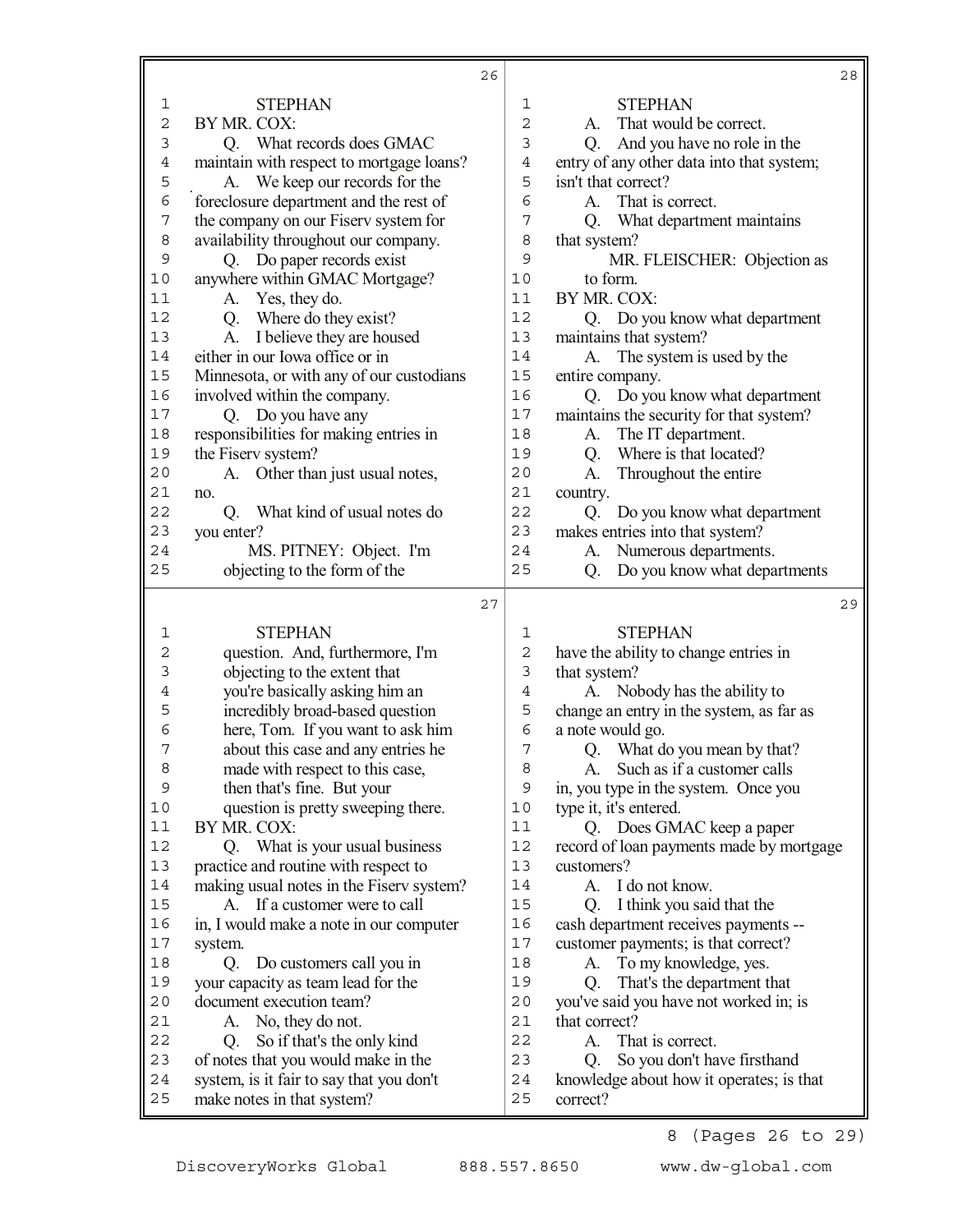|                               | 30                                                                                |                | 32                                                                               |
|-------------------------------|-----------------------------------------------------------------------------------|----------------|----------------------------------------------------------------------------------|
| 1                             | <b>STEPHAN</b>                                                                    | 1              | <b>STEPHAN</b>                                                                   |
| $\mathbf 2$                   | A. That is correct.                                                               | $\overline{2}$ | Q. That's the only other                                                         |
| $\mathsf 3$                   | MS. PITNEY: Object.                                                               | 3              | document execution team that you're aware                                        |
| $\,4$                         | BY MR. COX:                                                                       | $\overline{4}$ | of?                                                                              |
| 5                             | Q. Do you have any knowledge                                                      | 5              | To my knowledge, yes.<br>А.                                                      |
| $\epsilon$                    | about how the data relating to those                                              | 6              | When you referred in one of<br>Q.                                                |
| 7                             | payments are entered into the system?                                             | 7              | your answers a few moments ago to                                                |
| 8                             | A. I do not have that                                                             | 8              | judgment affidavits, are you referring to                                        |
| $\mathsf 9$                   | knowledge.                                                                        | 9              | the type of affidavit in front of you, as                                        |
| 10                            | Q. Do you have any knowledge                                                      | 10             | Deposition Exhibit-1?                                                            |
| 11                            | about how GMAC ensures the accuracy of                                            | 11             | A. That is a similar type of                                                     |
| 12                            | the data entered into the system?                                                 | 12             | affidavit, yes. This states Affidavit in                                         |
| 13                            | A. No, I do not.                                                                  | 13             | Support of the Plaintiff's Motion for                                            |
| 14                            | Do you have any knowledge as<br>Q.                                                | 14             | Summary Judgment.                                                                |
| 15                            | to what measures GMAC takes to preserve                                           | 15             | Q. Have you received any                                                         |
| 16                            | the integrity and security of the system?                                         | 16             | training regarding the summary judgment                                          |
| 17                            | A. No, I do not.                                                                  | 17             | process in judicial foreclosure states?                                          |
| 18                            | MS. PITNEY: Object to the                                                         | 18             | A.<br>No.                                                                        |
| 19                            | form of that question.                                                            | 19             | Do you have any knowledge as<br>Q.                                               |
| 20                            | BY MR. COX:                                                                       | 20             | to what a summary judgment affidavit is                                          |
| 21                            | In your capacity as team<br>Q.                                                    | 21             | used for in the State of Maine?                                                  |
| 22                            | lead for the document execution team,                                             | 22             | MR. FLEISCHER: Objection as                                                      |
| 23                            | what kinds of documents do you sign?                                              | 23             | to form.                                                                         |
| 24                            | The types of documents I<br>A.                                                    | 24             | BY MR. COX:                                                                      |
| 25                            | sign are assignments of mortgage,                                                 | 25             | Would you please answer the<br>Q.                                                |
|                               |                                                                                   |                |                                                                                  |
|                               | 31                                                                                |                | 33                                                                               |
|                               |                                                                                   | 1              |                                                                                  |
| $\mathbf{1}$                  | <b>STEPHAN</b>                                                                    | $\mathbf 2$    | <b>STEPHAN</b>                                                                   |
| $\mathbf 2$<br>$\mathfrak{Z}$ | numerous types of affidavits, deeds that                                          | 3              | question?                                                                        |
| $\overline{4}$                | need to be done post sale, a substitution<br>of trustees. And that covers it in a | $\overline{4}$ | To my knowledge, a borrower<br>А.<br>would have filed a contested answer. And    |
| 5                             | general span.                                                                     | 5              |                                                                                  |
| 6                             | Q. You said you sign a variety                                                    | 6              | this would be our next step within the<br>process, to confirm the amount that is |
| 7                             | of affidavits. What kinds of affidavits                                           | 7              |                                                                                  |
| 8                             | do you sign?                                                                      | 8              | due to support the summary judgment.<br>Q. Do you understand how the             |
| 9                             | I sign judgment affidavits<br>А.                                                  | 9              | affidavit is used, that is, Deposition                                           |
| 10                            | for judicial foreclosure actions. I will                                          | 10             | <b>Exhibit Number 1?</b>                                                         |
| 11                            | sign an affidavit verifying military                                              | 11             | MS. PITNEY: Objection.                                                           |
| 12                            | duty. I sign affidavits in reference to                                           | 12             | Tom, you're getting dangerously                                                  |
| 13                            | -- if GMAC has exhausted all options                                              | 13             | close here to the privileged area.                                               |
| 14                            | through lost mitigation upon reviewing                                            | 14             | I mean, this affidavit, in itself,                                               |
| 15                            | notes in our Fiserv system. That's a                                              | 15             | was prepared in preparation for                                                  |
| 16                            | general description of different types                                            | 16             | litigation -- in litigation; not                                                 |
| 17                            | of affidavits.                                                                    | 17             | even preparation for it, but                                                     |
| 18                            | Q. Your document execution team                                                   | 18             | during litigation.                                                               |
| 19                            | provides documents for foreclosures in                                            | 19             | MR. COX: I have not the                                                          |
| 20                            | what states?                                                                      | 20             | slightest interest in getting into                                               |
| 21                            | Throughout the country.<br>A.                                                     | 21             | attorney/client privilege. I'll                                                  |
| 22                            | Are there other document<br>Q.                                                    | 22             | rephrase the question.                                                           |
| 23                            | execution teams within the GMAC system?                                           | 23             | BY MR. COX:                                                                      |
| 24<br>25                      | I believe our bankruptcy<br>A.<br>unit also has a document execution team.        | 24<br>25       | Do you have any knowledge of<br>Q.<br>how summary judgment affidavits are used   |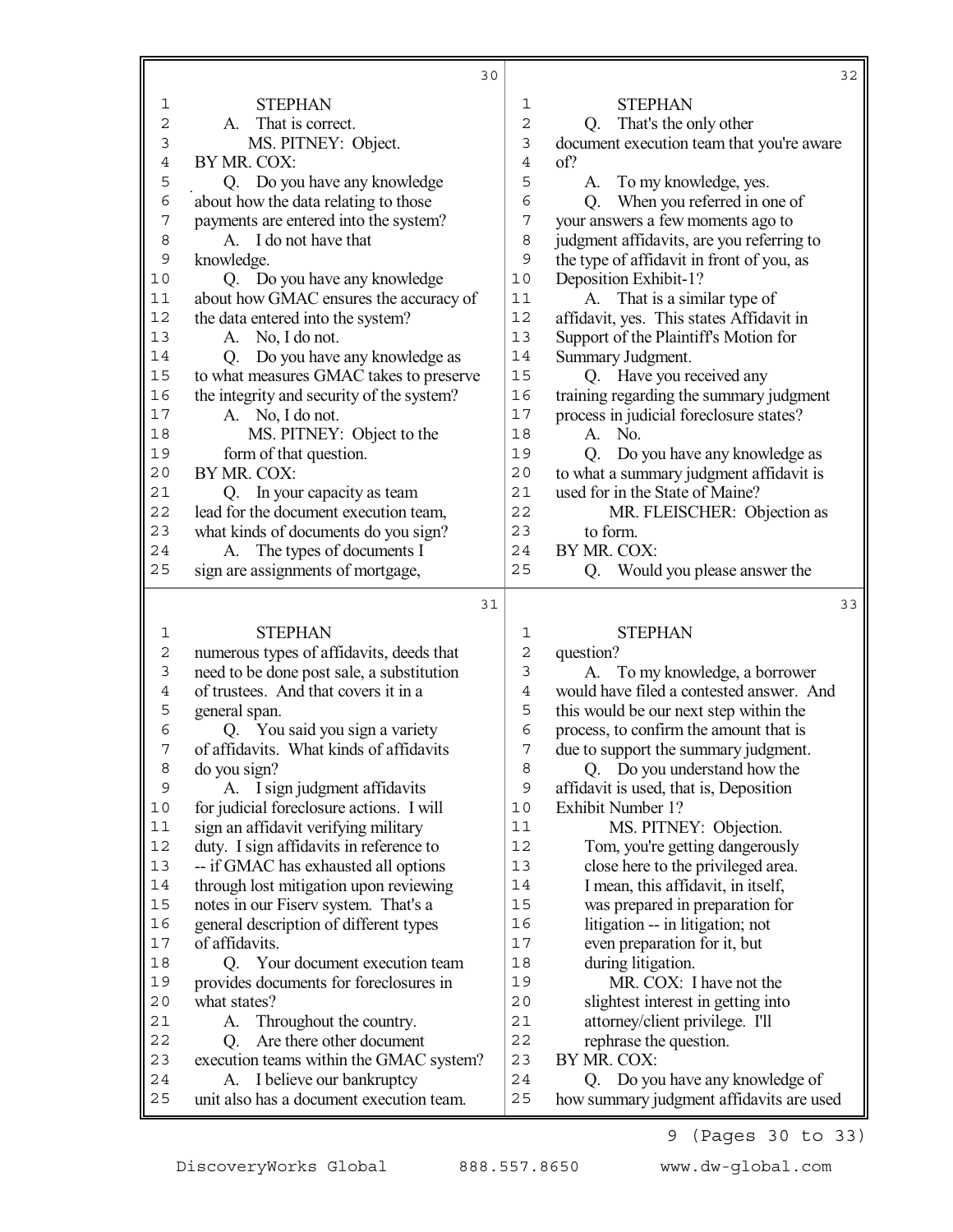|                     | 34                                                                               |                     | 36                                                              |
|---------------------|----------------------------------------------------------------------------------|---------------------|-----------------------------------------------------------------|
| 1                   | <b>STEPHAN</b>                                                                   | 1                   | <b>STEPHAN</b>                                                  |
| $\overline{c}$      | in judicial foreclosure states?                                                  | $\overline{c}$      | tool, between our attorneys. They load                          |
| 3                   | No.<br>A.                                                                        | 3                   | it into a process called signature                              |
| 4                   | Are you aware that they are<br>Q.                                                | $\overline{4}$      | required.                                                       |
| 5                   | given to a judge?                                                                | 5                   | MS. PITNEY: Jeff, I'm going                                     |
| 6                   | Yes.<br>A.                                                                       | 6                   | to interrupt you right there. To                                |
| 7                   | And do you understand that<br>Q.                                                 | 7                   | the extent that this answer or                                  |
| 8                   | the judge relies upon them?                                                      | 8                   | anything else that you say has to                               |
| 9                   | A. Yes.                                                                          | 9                   | do with your communication between                              |
| 10                  | At the time that you<br>Q.                                                       | 10                  | you and your attorney -- GMAC and                               |
| 11                  | executed Deposition Exhibit-1 on August                                          | 11                  | its attorney, it's attorney/client                              |
| 12                  | 5, 2009, you were, at that time, in your                                         | 12                  | privilege.                                                      |
| 13                  | position as team lead for the document                                           | 13                  | THE WITNESS: So I won't                                         |
| 14                  | execution department?                                                            | 14                  | answer.                                                         |
| 15                  | A. Yes.                                                                          | 15                  | MR. COX: Well, let's go                                         |
| 16                  | Has the manner in which you<br>Q.                                                | 16                  | back and ask the question again.                                |
| 17                  | perform your duties as the team lead for                                         | 17                  | MS. PITNEY: He's answered                                       |
| 18                  | the document execution department changed                                        | 18                  | the question. He gets the                                       |
| 19                  | in any way over the period from August 5,                                        | 19                  | affidavit from the attorney.                                    |
| 20                  | 2009 to the present date?                                                        | 20                  | BY MR. COX:                                                     |
| 21                  | $A.$ No.                                                                         | 21                  | Q. What is the LPS system?                                      |
| 22                  | Q. Has your job description                                                      | 22                  | That is a communication tool<br>$A_{-}$                         |
| 23                  | changed in any manner during that time?                                          | 23                  | with our attorney network.                                      |
| 24                  | A. I assumed the responsibility                                                  | 24                  | Is LPS a separate company?<br>Q.                                |
| 25                  | at that time of also handling the service                                        | 25                  | Yes.<br>A.                                                      |
|                     | 35                                                                               |                     |                                                                 |
|                     |                                                                                  |                     | 37                                                              |
|                     |                                                                                  |                     |                                                                 |
| 1                   | <b>STEPHAN</b>                                                                   | 1                   | <b>STEPHAN</b>                                                  |
| $\overline{c}$      | transfer team as an additional                                                   | $\overline{2}$      | MS. PITNEY: Objection. The                                      |
| 3<br>$\overline{4}$ | responsibility; other than document                                              | 3<br>$\overline{4}$ | means by which he communicates any                              |
| 5                   | execution, no.                                                                   | 5                   | details about -- the means by<br>which he communicates with his |
| 6                   | Q. In your usual business                                                        | 6                   |                                                                 |
| 7                   | practice as a team lead for the document                                         | 7                   | attorneys is privileged.<br>BY MR. COX:                         |
| 8                   | execution team, how does a summary                                               | 8                   |                                                                 |
| 9                   | judgment affidavit come to you, such as                                          | 9                   | Q. What does LPS do?                                            |
| 10                  | the one that is Deposition Exhibit Number<br>1?                                  | 10                  | MS. PITNEY: I'm going to<br>object again on privilege grounds.  |
| $11$                | MS. PITNEY: Objection.                                                           | 11                  | Same objection. Do not answer                                   |
| 12                  | Tom, if you'd like to ask him                                                    | 12                  | that question.                                                  |
| 13                  | about how this specific affidavit                                                | 13                  | THE WITNESS: Okay.                                              |
| 14                  | came to him, that's fine. But,                                                   | 14                  | BY MR. COX:                                                     |
| 15                  | again, you're asking way too                                                     | 15                  | Q. Is the source of what you                                    |
| 16                  | broad.                                                                           | 16                  | know about what LPS does based upon any                         |
| $17$                | BY MR. COX:                                                                      | 17                  | communication that you've had with                              |
| 18                  | Q. Do you know how this                                                          | 18                  | lawyers?                                                        |
| 19                  | specific affidavit got to you, Mr.                                               | 19                  | Sorry. Please rephrase<br>А.                                    |
| 20                  | Stephan?                                                                         | 20                  | that. I don't understand your question.                         |
| 21                  | A. We have a process in place                                                    | 21                  | Q. Do you know what LPS does                                    |
| 22                  | that if our attorney network needs an                                            | 22                  | with respect to documents processed by                          |
| 23                  | affidavit, they will upload it into our                                          | 23                  | your unit?                                                      |
| 24<br>25            | system, which is called LPS. We have<br>another system, which is a communication | 24<br>25            | MS. PITNEY: Objection.<br>Same objection.                       |

10 (Pages 34 to 37)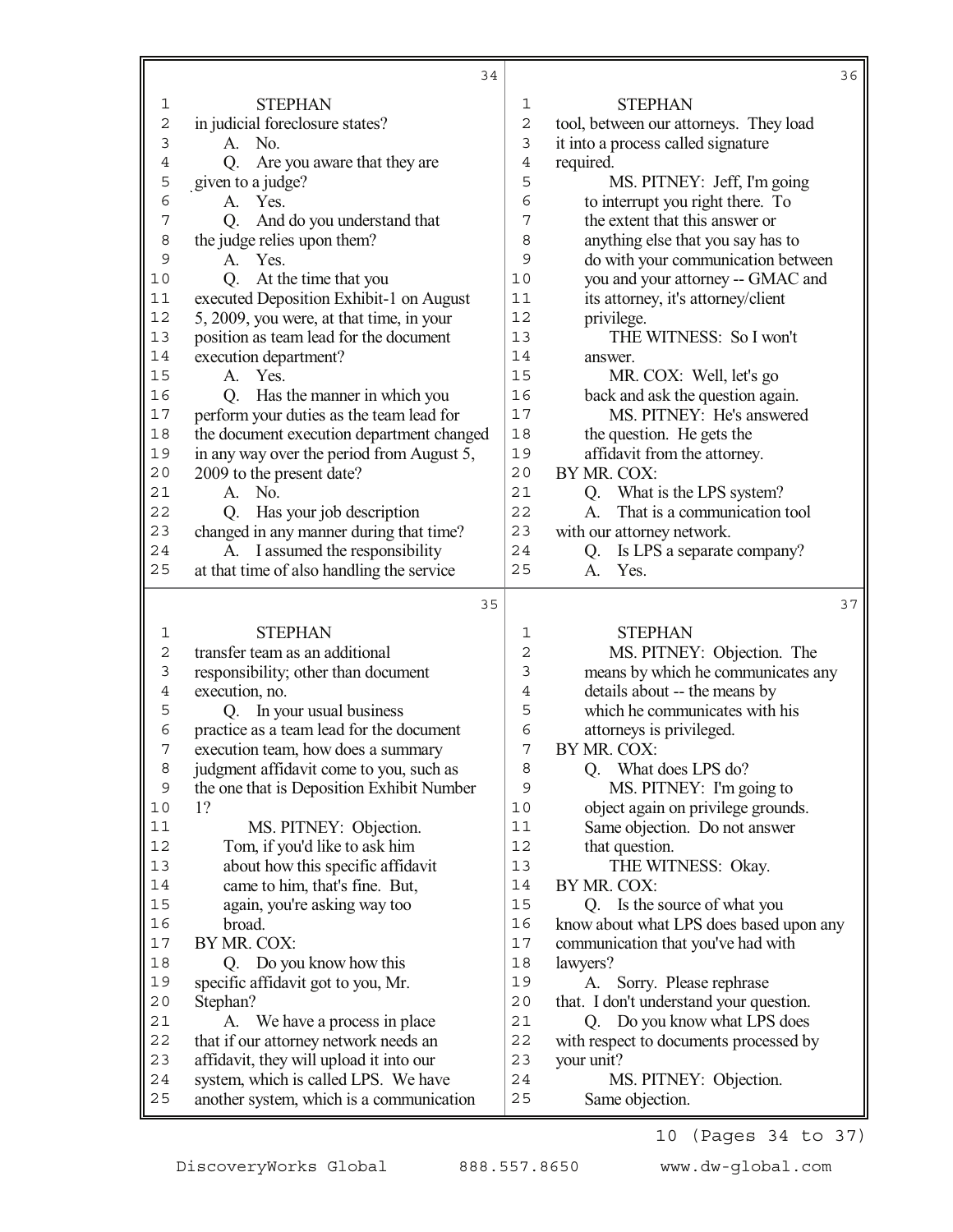|             | 38                                                                 |                | 40                                                                |
|-------------|--------------------------------------------------------------------|----------------|-------------------------------------------------------------------|
| 1           | <b>STEPHAN</b>                                                     | 1              | <b>STEPHAN</b>                                                    |
| 2           | MR. COX: He can answer that                                        | $\overline{c}$ | MR. COX: He can answer the                                        |
| 3           | yes or no.                                                         | 3              | question of whether or not he                                     |
| 4           | THE WITNESS: I still don't                                         | 4              | keeps a log, before I ask him what                                |
| 5           | understand what you're asking.                                     | 5              | goes into the log.                                                |
| 6           | BY MR. COX:                                                        | 6              | MS. PITNEY: Fine.                                                 |
| 7           | You've mentioned LPS.<br>Q.                                        | 7              | THE WITNESS: No, I don't                                          |
| 8           | Right.<br>A.                                                       | 8              | have a log.                                                       |
| 9           | That's a separate company;<br>Q.                                   | 9              | BY MR. COX:                                                       |
| 10          | is that correct?                                                   | 10             | Q. Does anybody keep a log of                                     |
| 11          | A. It's a system that we have                                      | 11             | what documents you sign?                                          |
| 12          | acquired from a company by the name of                             | 12             | MS. PITNEY: Object to the                                         |
| 13          | Fidelity, in order to have communication                           | 13             | form of that question.                                            |
| 14          | between our attorneys.                                             | 14             | THE WITNESS: Please                                               |
| 15          | Q. Do you have any memory of                                       | 15             | rephrase.                                                         |
| 16          | specifically receiving Deposition                                  | 16             | BY MR. COX:                                                       |
| 17          | Exhibit-1?                                                         | 17             | Q. Do you know if anybody keeps                                   |
| 18          | No.<br>A.                                                          | 18             | a log of what documents you execute?                              |
| 19          | Again, I'm asking you, based<br>Q.                                 | 19             | A. We have notaries in our                                        |
| 20          | upon that, to describe what the usual                              | 20             | department, approximately six, who keep a                         |
| 21          | business practice is within your unit, as                          | 21             | log for what they notarize.                                       |
| 22          | far as how affidavits, such as Deposition                          | 22             | These are notaries within<br>O.                                   |
| 23          | Exhibit-1, come to you.                                            | 23             | your department?                                                  |
| 24          | A. Our attorney will load it to                                    | 24             | That is correct.<br>A.                                            |
| 25          | the LPS system. Members of my team will                            | 25             | As I understand it, the<br>Q.                                     |
|             |                                                                    |                |                                                                   |
|             |                                                                    |                |                                                                   |
|             | 39                                                                 |                | 41                                                                |
| 1           | <b>STEPHAN</b>                                                     | 1              | <b>STEPHAN</b>                                                    |
| $\mathbf 2$ | print it. Other members will prepare it.                           | 2              | first step is, in your department, a                              |
| 3           | The figures have already been loaded from                          | 3              | document comes in on the LPS system from                          |
| $\,4$       | our network of attorneys. So my team                               | $\overline{4}$ | the outside lawyer; is that correct?                              |
| 5           | does not have any input on the affidavit,                          | 5              | That is correct.<br>A.                                            |
| 6           | other than filling in my name. They                                | 6              | And then an employee in your<br>Q.                                |
| 7           | bring it to me. I review it against our                            | 7              | department prints it out; is that                                 |
| 8           | Fiserv system, execute it, hand it back.                           | 8              | correct?                                                          |
| $\mathsf 9$ | They get it notarized. It's Federal                                | 9              | That is correct.<br>A.                                            |
| $10$        | Expressed back to the individual attorney                          | 10             | And then you said that the<br>Q.                                  |
| $11$        | asking.                                                            | 11             | employee prepares the document. What                              |
| 12          | Do you keep a log of any<br>Q.                                     | 12             | does that mean?                                                   |
| 13          | sort of what documents you execute?                                | 13             | MS. PITNEY: Objection. The                                        |
| 14          | MS. PITNEY: I'm sorry. Can                                         | 14             | document is prepared for                                          |
| 15          | you repeat the question, Tom? I                                    | 15             | litigation. It is privileged.                                     |
| 16          | could not hear that.                                               | 16             | How it is prepared is privileged.                                 |
| $17$        | BY MR. COX:                                                        | 17             | Do not answer that question.                                      |
| 18          | Q. Do you keep a log of any                                        | 18             | BY MR. COX:                                                       |
| 19          | sort of what documents you execute?                                | 19             | Q. Do your employees have any                                     |
| 20          | MS. PITNEY: Objection.                                             | 20             | direct communication with outside                                 |
| 21          | Work product. Any type of log                                      | 21             | counsel?                                                          |
| 22          | that he keeps relative to these                                    | 22             | A. Yes, through the LPS system.                                   |
| 23          | affidavits is prepared in                                          | 23             | MS. PITNEY: Objection. How                                        |
| 24<br>25    | preparation for litigation; to the<br>extent that one even exists. | 24<br>25       | and what he communicates with his<br>attorney is privileged, Tom. |

11 (Pages 38 to 41)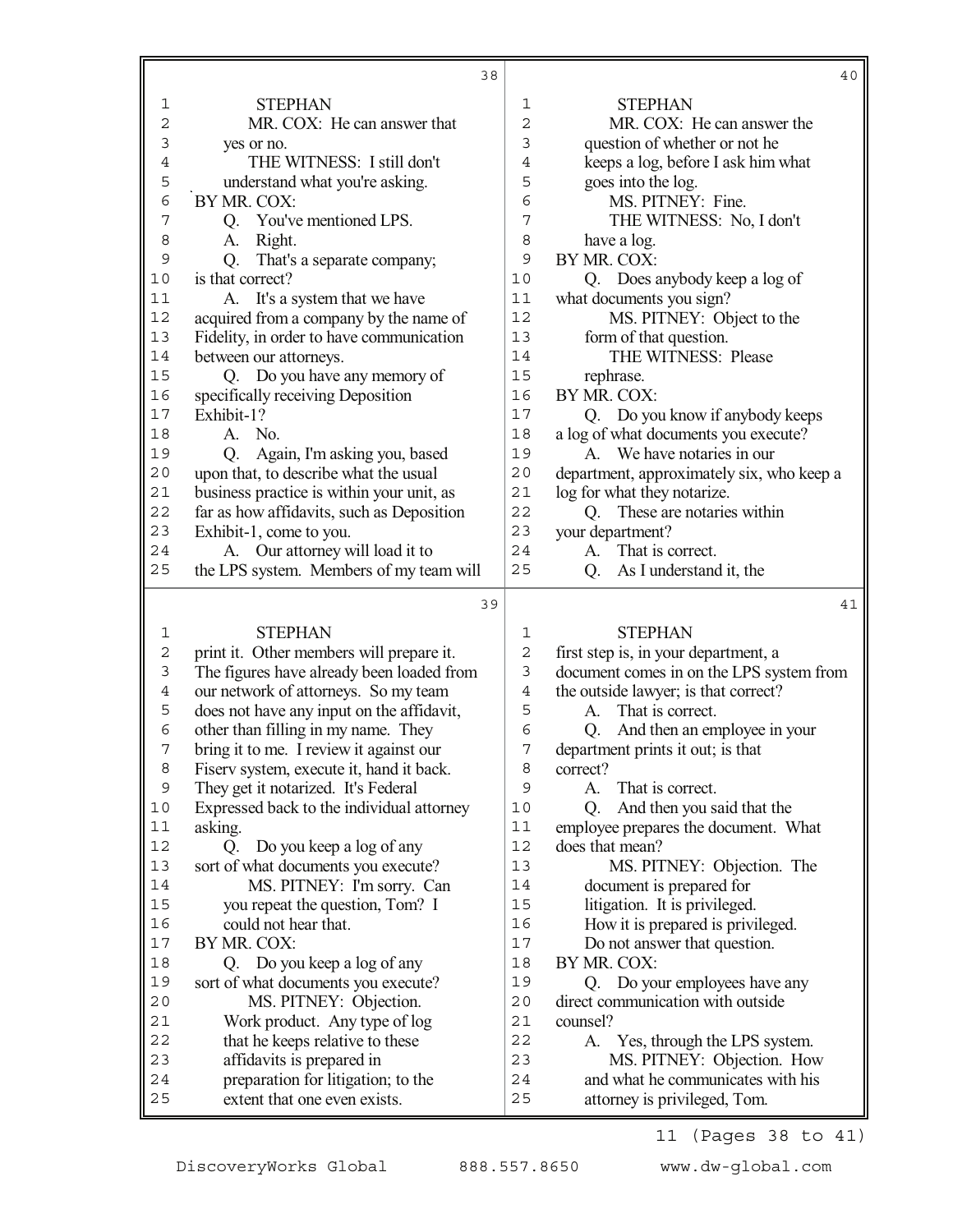|             | 42                                                                    |                |                                               | 44 |
|-------------|-----------------------------------------------------------------------|----------------|-----------------------------------------------|----|
| 1           | <b>STEPHAN</b>                                                        | 1              | <b>STEPHAN</b>                                |    |
| $\mathbf 2$ | MR. COX: I haven't asked                                              | $\overline{c}$ | twice on the first page, and once on the      |    |
| 3           | for the content. I asked if it                                        | $\mathfrak{Z}$ | signature page for you; is that correct?      |    |
| $\,4$       | happens.                                                              | $\,4$          | That is correct.<br>A.                        |    |
| 5           | BY MR. COX:                                                           | 5              | And then it's stamped again<br>Q.             |    |
| 6           | Q. Would you answer the                                               | $\epsilon$     | on the notary page; is that correct?          |    |
| $\sqrt{ }$  | question, please?                                                     | $\overline{7}$ | That is correct.<br>A.                        |    |
| 8           | A. Yes, through the LPS system.                                       | 8              | So as I understand it, an<br>Q.               |    |
| 9           | Is anything done to a<br>Q.                                           | $\mathsf 9$    | affidavit, such as Deposition Exhibit-1,      |    |
| $10$        | document submitted to the LPS system by                               | 10             | is initially prepared by outside counsel?     |    |
| 11          | an outside lawyer before it reaches your                              | 11             | MS. PITNEY: Objection.                        |    |
| 12          | hands?                                                                | 12             | BY MR. COX:                                   |    |
| 13          | MS. PITNEY: Objection.                                                | 13             | Q. Is that correct?                           |    |
| 14          | Preparation of the document is                                        | 14             | Yes, that is correct.<br>A.                   |    |
| 15          | privileged. It's for litigation.                                      | 15             | Does anybody on your team<br>Q.               |    |
| 16          | Do not answer the question.                                           | 16             | verify the accuracy of any of the             |    |
| 17          | BY MR. COX:                                                           | 17             | contents of the affidavit before it           |    |
| 18          | Q. Is the document that is                                            | 18             | reaches your hands?                           |    |
| 19          | received in the LPS system from outside                               | 19             | MS. PITNEY: Objection                         |    |
| 20          | counsel presented to you in exactly the                               | 20             | again. How the document is                    |    |
| 21          | form that it is received in from outside                              | 21             | prepared -- you can ask him                   |    |
| 22          | counsel?                                                              | 22             | questions about the document and              |    |
| 23          | MS. PITNEY: Objection.                                                | 23             | what's stated in the document.                |    |
| 24          | Same objection.                                                       | 24             | The preparation of the document,              |    |
| 25          | MR. COX: Is it an                                                     | 25             | which is prepared for litigation,             |    |
|             | 43                                                                    |                |                                               | 45 |
| 1           | <b>STEPHAN</b>                                                        | 1              | <b>STEPHAN</b>                                |    |
| $\mathbf 2$ | objection, or are you instructing                                     | $\mathbf 2$    | is privileged. Do not answer the              |    |
| 3           | him not to answer?                                                    | 3              | question, Jeff.                               |    |
| 4           | MS. PITNEY: I'm instructing                                           | $\overline{4}$ | BY MR. COX:                                   |    |
| 5           | him not to answer, to the extent                                      | 5              | Q. Mr. Stephan, do you recall                 |    |
| 6           | you're asking him questions about                                     | 6              | testifying in your Florida deposition in      |    |
| 7           | a document that was prepared                                          | 7              | December, with regard to your employees,      |    |
| 8           | specifically during the course of                                     | 8              | and you said, quote, they do not go into      |    |
| 9           | litigation. It's protected by                                         | 9              | the system and verify the information as      |    |
| 10          | privilege, and you can't ask him                                      | 10             | accurate?                                     |    |
| 11          | questions about it.                                                   | 11             | That is correct.<br>А.                        |    |
| 12          | BY MR. COX:                                                           | 12             | MS. PITNEY: I'm sorry.                        |    |
| 13          | Q. Deposition Exhibit-1 has                                           | 13             | Tom, could you please repeat what             |    |
| 14          | your name stamped on it with a stamp; is                              | 14             | you just said? I just couldn't                |    |
| 15          | that correct?                                                         | 15             | hear.                                         |    |
| 16          | A.<br>That is correct.                                                | 16             | MR. COX: Quote: They do                       |    |
| $17$        | And below your name, the<br>Q.                                        | 17             | not go into the system and verify             |    |
| 18          | words "limited signing officer" appear;                               | 18             | the information as accurate.                  |    |
| 19          | is that correct?                                                      | 19             | BY MR. COX:                                   |    |
| 20          |                                                                       |                |                                               |    |
|             | That is correct.<br>A.                                                | 20             | Is that correct?<br>Q.                        |    |
| 21          | Who puts that stamp on these<br>Q.                                    | 21             | That is correct.<br>А.                        |    |
| 22          | affidavits?                                                           | 22             | MR. FLEISCHER: Tom, can you                   |    |
| 23          | My team.<br>A.                                                        | 23             | reference what litigation that was            |    |
| 24<br>25    | On this particular<br>Q.<br>affidavit, your name and title is stamped | 24<br>25       | in, do you know?<br>MR. COX: The Florida case |    |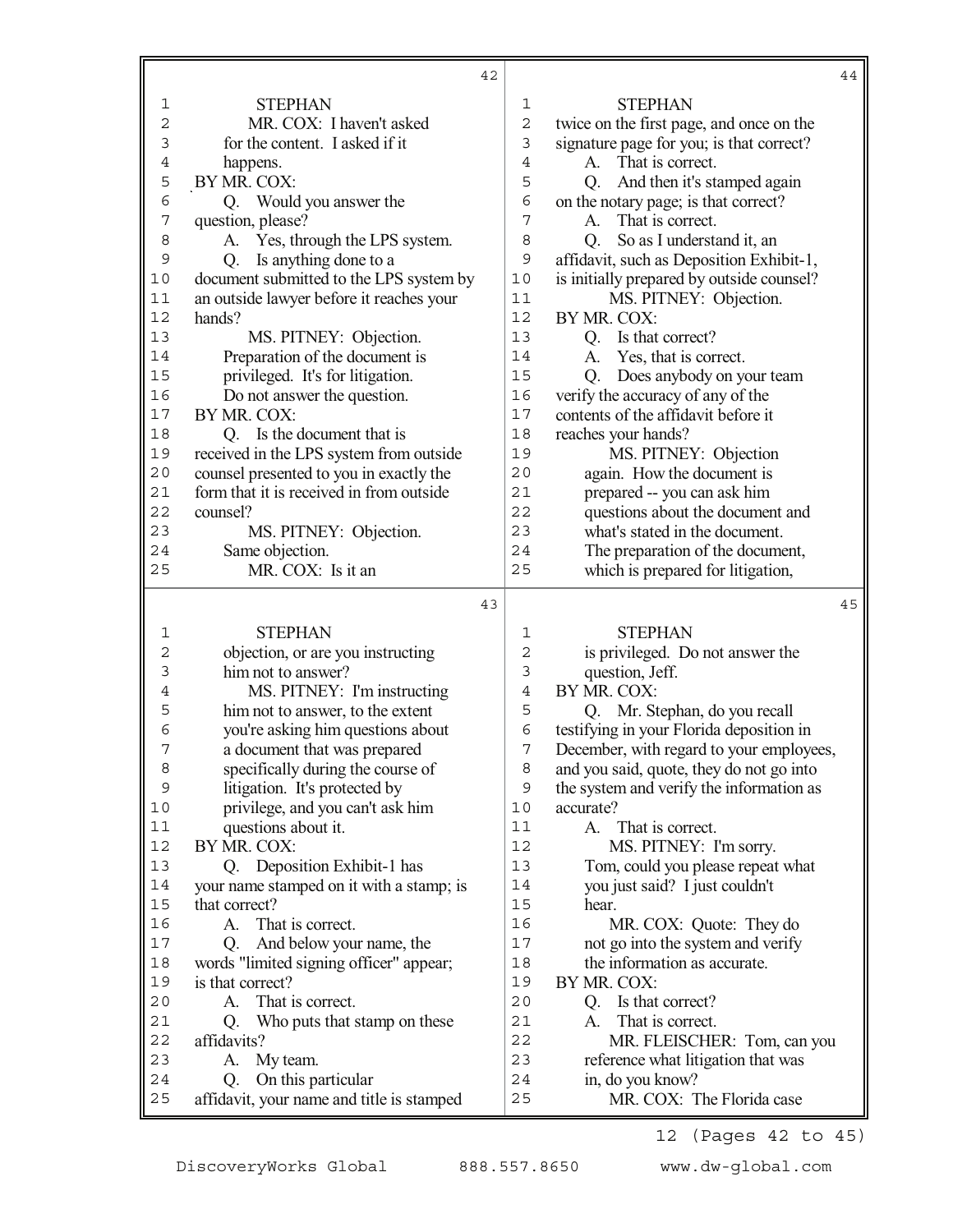|          | 46                                                      |                | 48                                        |
|----------|---------------------------------------------------------|----------------|-------------------------------------------|
| 1        | <b>STEPHAN</b>                                          | 1              | <b>STEPHAN</b>                            |
| 2        | that he testified in.                                   | 2              | That would be correct.<br>A.              |
| 3        | MR. FLEISCHER: I just                                   | 3              | Q. Roughly, how many are                  |
| 4        | thought you might have a reference                      | $\,4$          | brought to you in a group, on average?    |
| 5        | there.                                                  | 5              | A. Throughout a day, I believe            |
| 6        | MR. COX: I'll get it                                    | 6              | we are averaging approximately 400 new    |
| 7        | shortly.                                                | 7              | requests coming in from our attorney      |
| 8        | BY MR. COX:                                             | 8              | network. So I would say approximately     |
| 9        | Q. Do you and your 14-person                            | 9              | 400 per day.                              |
| $10$     | team all work in the same physical space?               | 10             | Q. This sounds very basic.                |
| 11       | A. Yes. We're all in the same                           | 11             | But, physically, are you handed a pile of |
| 12       | department.                                             | 12             | 100 documents, 300 documents? How does    |
| 13       | Q. Do you have an office or a                           | 13             | that work?                                |
| 14       | cubicle, or what?                                       | 14             | They bring them to me in<br>A.            |
| 15       | Cubicle.<br>A.                                          | 15             | individual folders from each one of the   |
| 16       | Do the employees bring<br>Q.                            | 16             | members of my team. I do not count how    |
| 17       | documents to you to sign?                               | 17             | many are in the files.                    |
| 18       | That is correct.<br>A.                                  | 18             | Q. So each team employee has a            |
| 19       | Q.                                                      | 19             | folder of document; is that correct?      |
| 20       | How many do they bring to<br>you at a time, on average? | 20             | That is correct.<br>$A_{-}$               |
| 21       | A. For a month, anywhere from                           | 21             | When you receive a summary                |
| 22       | six to 8,000 documents.                                 | 22             | Q.                                        |
| 23       |                                                         | 23             | judgment affidavit to be signed by you,   |
|          | Q. Do you recall testifying in                          | 24             | is it accompanied by any other documents  |
| 24       | your Florida deposition in December that                |                | relating to the loan?                     |
| 25       | you estimated it was 10,000 documents a                 | 25             | MS. PITNEY: Objection. The                |
|          | 47                                                      |                | 49                                        |
| 1        | <b>STEPHAN</b>                                          | 1              | <b>STEPHAN</b>                            |
| 2        | month?                                                  | $\overline{c}$ | document is prepared for                  |
| 3        | A. I do not recall. I'm going                           | 3              | litigation. And anything he does          |
| 4        | off of numbers within the past month or                 | 4              | when he's preparing it is                 |
| 5        | SO.                                                     |                |                                           |
|          |                                                         | 5              | privileged.                               |
| 6        | Q. Have those numbers gone down                         | 6              | MR. COX: Are you telling                  |
| 7        | in the past month or so?                                | 7              | him not to answer?                        |
| 8        | There has been a decrease.<br>A.                        | 8              | MS. PITNEY: I am. Tom, if                 |
| 9        | Back in December, were you<br>O.                        | 9              | you want to ask him about general         |
| 10       | signing in the range of 10,000 documents                | 10             | procedures, which you have been,          |
| 11       | a month?                                                | 11             | then I'm not going to object as           |
| 12       | I may have been.<br>A.                                  | 12             | much. But if you want to ask him          |
| 13       | Back in August of 2009,<br>Q.                           | 13             | about what goes into preparing a          |
| 14       | roughly, how many documents a month were                | 14             | document that was used for summary        |
| 15       | you signing?                                            | 15             | judgment, that's clearly prepared         |
| 16       | A. I cannot estimate. I don't                           | 16             | for litigation, and it's                  |
| 17       | know.                                                   | 17             | privileged and protected.                 |
| 18       | Do you believe that it was<br>Q.                        | 18             | MR. COX: I think you                      |
| 19       | more or less than the number you were                   | 19             | haven't heard my question, Julia.         |
| 20       | signing in December?                                    | 20             | I'll state it again.                      |
| 21       | I'm going to assume, more.<br>А.                        | 21             | BY MR. COX:                               |
| 22       | And on a given day, I<br>Q.                             | 22             | When you receive a summary<br>Q.          |
| 23       | understand an employee brings you a group               | 23             | judgment document for your execution, is  |
| 24<br>25 | of documents for you to sign; is that                   | 24             | it accompanied by any other documents?    |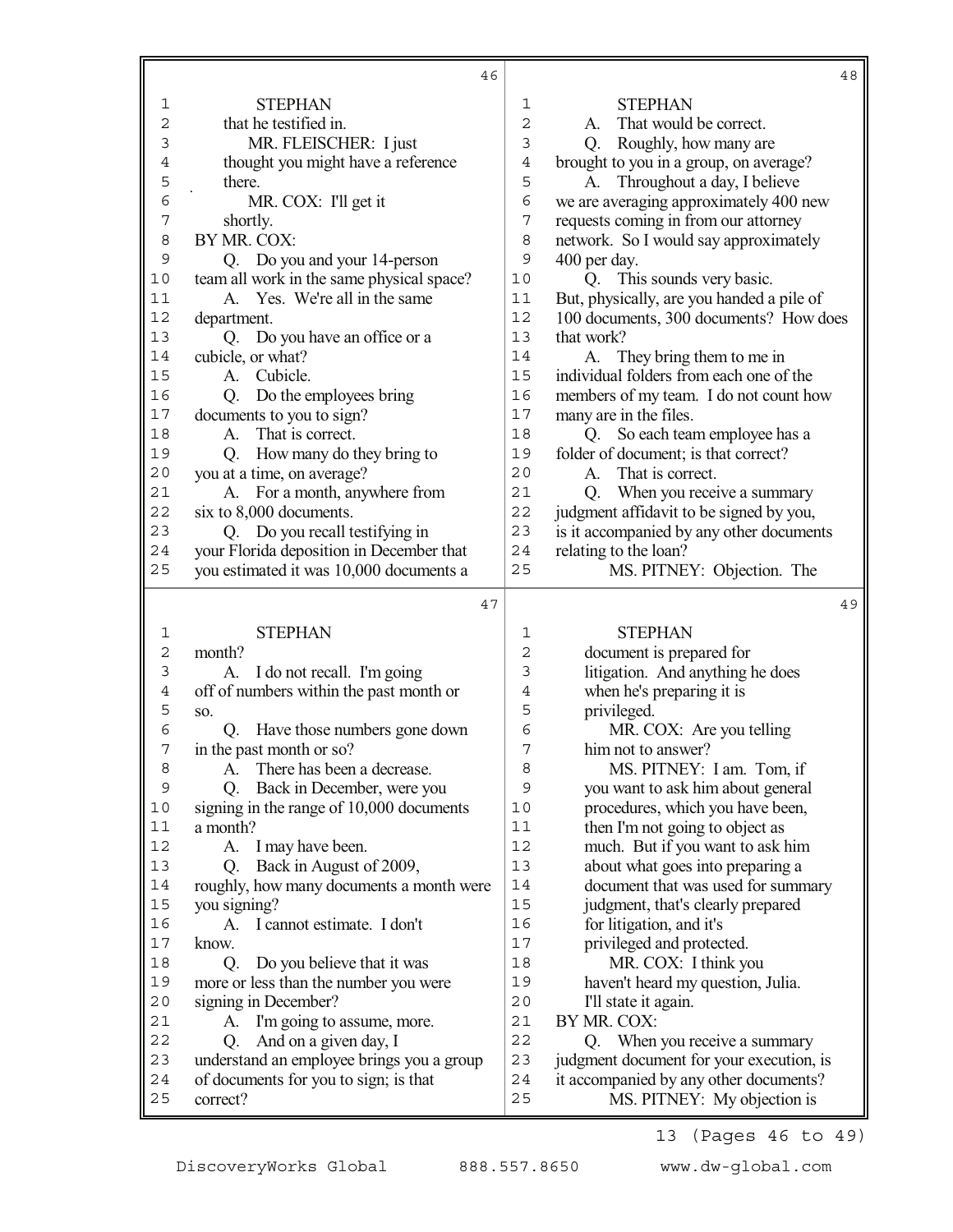|        | 50                                                                 |                     |                                          | 52 |
|--------|--------------------------------------------------------------------|---------------------|------------------------------------------|----|
| 1      | <b>STEPHAN</b>                                                     | 1                   | <b>STEPHAN</b>                           |    |
| 2      | -- you can answer that question,                                   | $\overline{c}$      | those exhibits attached to the affidavit |    |
| 3      | Jeff.                                                              | 3                   | at the time that you sign them?          |    |
| 4      | THE WITNESS: There are                                             | $\overline{4}$      | MS. PITNEY: Objection.                   |    |
| 5      | times when it has the Complaint                                    | 5                   | You're asking about a document           |    |
| 6      | connected. There are times when                                    | 6                   | that was prepared by an attorney.        |    |
| 7      | it is brought to me just as the                                    | 7                   | Anything that comes with it that         |    |
| 8      | affidavit.                                                         | 8                   | he's asked to review is                  |    |
| 9      | BY MR. COX:                                                        | 9                   | privileged -- the communication          |    |
| 10     | Q. When you say that there are                                     | 10                  | between a client and an attorney.        |    |
| 11     | times when it comes to you with a                                  | 11                  | Do not answer the question.              |    |
| 12     | Complaint connected, you mean attached as                          | 12                  | BY MR. COX:                              |    |
| 13     | an exhibit?                                                        | 13                  | Q. Mr. Stephan, would you                |    |
| 14     | Such as this one, yes.<br>A.                                       | 14                  | please look at Paragraph 3 of Exhibit-1. |    |
| 15     | When you say "this one,"<br>Q.                                     | 15                  | Do you see there the statement: That a   |    |
| 16     | you're referring to Deposition Exhibit-1?                          | 16                  | true and correct copy of which is        |    |
| 17     | Yes, that is correct.<br>A.                                        | 17                  | attached hereto is Exhibit-A?            |    |
| 18     | Deposition Exhibit-1 has<br>Q.                                     | 18                  | A. Where are you looking?                |    |
| 19     | several exhibits attached to it; is that                           | 19                  | Paragraph 3. Do you see<br>Q.            |    |
| 20     | correct?                                                           | 20                  | that statement?                          |    |
| 21     | MS. PITNEY: Could you                                              | 21                  | Yes, I do.<br>А.                         |    |
| 22     | please tell me what the exhibits                                   | 22                  | When you sign an affidavit<br>Q.         |    |
| 23     | that are attached are, because I                                   | 23                  | such as Exhibit-1, are the exhibits      |    |
| 24     | don't have the benefit of having                                   | 24                  | attached to it?                          |    |
| 25     | them in front of me?                                               | 25                  | MS. PITNEY: Objection. A                 |    |
|        |                                                                    |                     |                                          |    |
|        | 51                                                                 |                     |                                          | 53 |
|        |                                                                    | 1                   |                                          |    |
| 1<br>2 | <b>STEPHAN</b>                                                     | $\overline{2}$      | <b>STEPHAN</b>                           |    |
|        | THE WITNESS: Exhibit-A is a                                        |                     | document that's provided to him by       |    |
| 3<br>4 | copy of the note and the --                                        | 3<br>$\overline{4}$ | an attorney is privileged.               |    |
|        | MR. COX: Julia, this is                                            |                     | MR. COX: Are you telling                 |    |
| 5<br>6 | your summary judgment affidavit.                                   | 5                   | him not to answer that question?         |    |
| 7      | MS. PITNEY: I'm not                                                | 6<br>7              | MS. PITNEY: Yes. I'll say                |    |
|        | doubting that it is. I just don't                                  | 8                   | again, Tom, if you would like to         |    |
| 8<br>9 | know what these other exhibits<br>attached are.                    | 9                   | ask him about the facts that are         |    |
| 10     |                                                                    | 10                  | in the affidavit, the details            |    |
| 11     | MR. COX: Don't you have                                            | 11                  | about this loan -- which I might         |    |
| 12     | your copy?<br>MS. PITNEY: You're the one                           | 12                  | remind you involves a woman by the       |    |
| 13     |                                                                    | 13                  | name of Nicole Bradbury -- then          |    |
| 14     | verifying if they're the same as                                   | 14                  | I'm sure Jeff will answer your           |    |
| 15     | the one I'm looking at, Tom.<br>THE WITNESS: Exhibit-B is          | 15                  | question?<br>MR. COX: Well, he has the   |    |
| 16     |                                                                    | 16                  | affidavit in front of him in this        |    |
| 17     | the mortgage. Exhibit-C is the<br>assignment of note and mortgage. | 17                  | case. And the affidavit which he         |    |
| 18     | Exhibit-D -- I believe we're                                       | 18                  | swore to says a true and correct         |    |
| 19     | looking at the demand, or the                                      | 19                  | copy of the note is attached to          |    |
| 20     | breach letter. And those are the                                   | 20                  | it. And I'm asking him if that           |    |
| 21     | four documents that are connected                                  | 21                  | document was attached to it at the       |    |
| 22     | to this affidavit of summary                                       | 22                  | time that he signed it.                  |    |
| 23     | judgment.                                                          | 23                  | BY MR. COX:                              |    |
| 24     | BY MR. COX:                                                        | 24                  | Q. Would you please answer that          |    |

14 (Pages 50 to 53)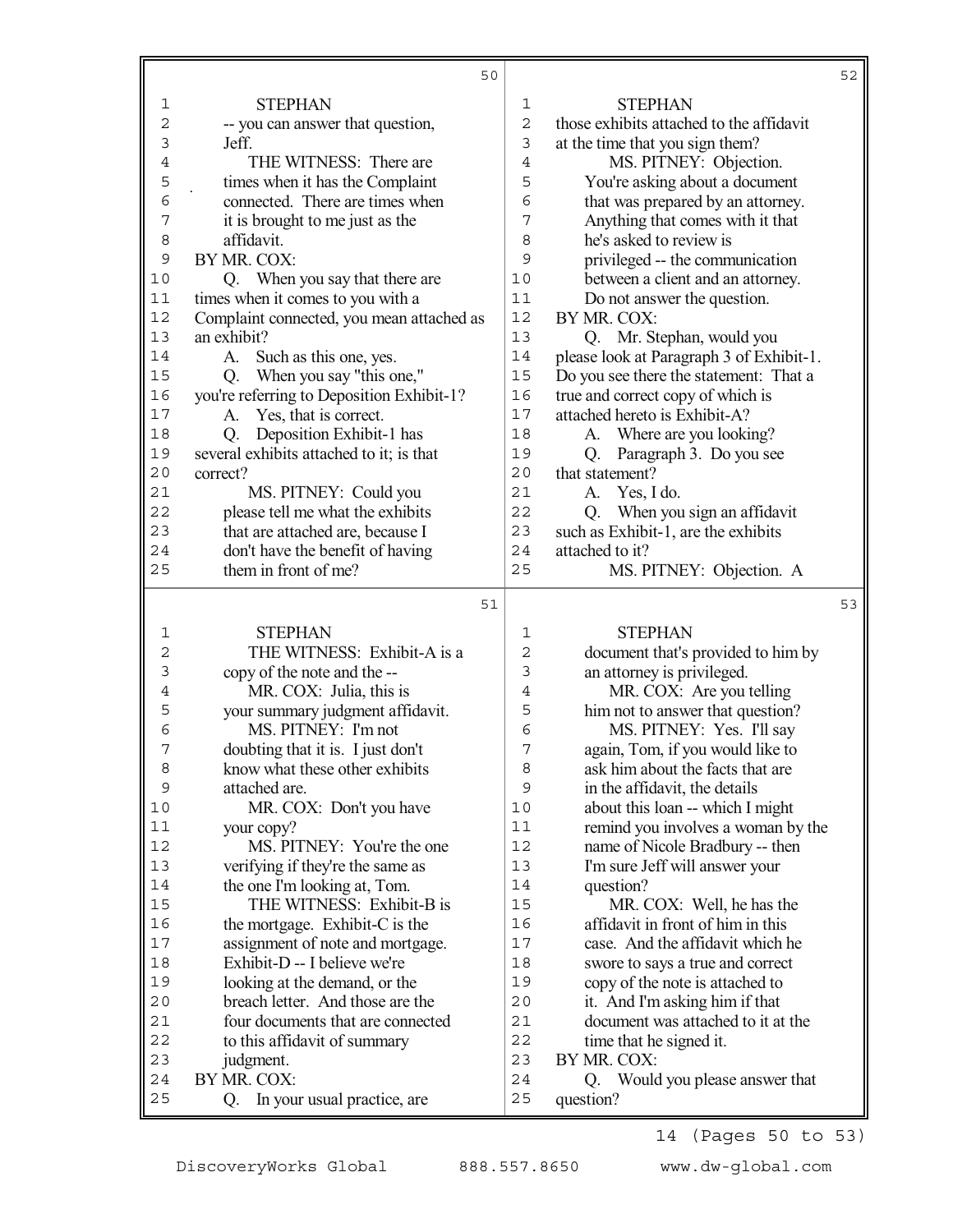|                |                                              | 54 |                | 56                                                              |
|----------------|----------------------------------------------|----|----------------|-----------------------------------------------------------------|
| $\mathbf 1$    | <b>STEPHAN</b>                               |    | $\mathbf{1}$   | <b>STEPHAN</b>                                                  |
| $\mathbf 2$    | A. To my knowledge, I do not                 |    | 2              | necessarily know that.                                          |
| $\mathfrak{Z}$ | recall.                                      |    | 3              | MR. COX: The physical                                           |
| $\,4$          | Is it your usual business<br>Q.              |    | $\overline{4}$ | movement of a document is not a                                 |
| 5              | practice to have exhibits attached to        |    | 5              | communication. It's a fact.                                     |
| 6              | affidavits that you sign?                    |    | 6              | BY MR. COX:                                                     |
| 7              | A. Yes.                                      |    | $\overline{7}$ | Q. My question to you is, where                                 |
| 8              | All exhibits?<br>Q <sub>r</sub>              |    | 8              | does a summary judgment go after you sign                       |
| 9              | MS. PITNEY: Object to form.                  |    | 9              | it?                                                             |
| 10             | THE WITNESS: I do not know.                  |    | 10             | A. After I sign it, it is                                       |
| 11             | BY MR. COX:                                  |    | 11             | handed back to my staff. My staff hands                         |
| 12             | Q. When you sign a summary                   |    | 12             | it to a notary for notarization. It is                          |
| 13             | judgment affidavit, do you check to see      |    | 13             | then handed back to my staff. They send                         |
| 14             | if all the exhibits are attached to it?      |    | 14             | it back to the network attorney                                 |
| 15             | No.<br>A.                                    |    | 15             | requesting any type of affidavit.                               |
| 16             | Does anybody in your<br>Q <sub>r</sub>       |    | 16             | Q. So you do not appear before                                  |
| 17             | department check to see if all the           |    | 17             | the notary; is that correct?                                    |
| 18             | exhibits are attached to it at the time      |    | 18             | A. I do not.                                                    |
| 19             | that it is presented to you for your         |    | 19             | What does your staff do with<br>Q.                              |
| 20             | signature?                                   |    | 20             | a summary judgment affidavit, such as                           |
| 21             | No.<br>A.                                    |    | 21             | Deposition Exhibit-1, after it receives                         |
| 22             | Q. When you sign a summary                   |    | 22             | it back from the notary?                                        |
| 23             | judgment affidavit, do you inspect any       |    | 23             | A. They go into our LPS system,                                 |
| 24             | exhibits attached to it?                     |    | 24             | close out process, stating it's being                           |
| 25             | A. No.                                       |    | 25             | sent back to --                                                 |
|                |                                              |    |                |                                                                 |
|                |                                              | 55 |                | 57                                                              |
| 1              | <b>STEPHAN</b>                               |    | 1              | <b>STEPHAN</b>                                                  |
| 2              | MS. PITNEY: Could you                        |    | 2              | MS. PITNEY: Objection.                                          |
| 3              | repeat the question, Tom? Did you            |    | 3              | Sorry. I don't mean to interrupt                                |
| 4              | say -- or can you have it read               |    | $\overline{4}$ | you, Jeff. I'm going to instruct                                |
| 5              | back, please?                                |    | 5              | you not to answer anything else,                                |
| 6              | (Whereupon, the pertinent                    |    | 6              | because you've already testified                                |
| 7              | portion of the record was read.)             |    | 7              | that the LPS system is the means                                |
| 8              | MS. PITNEY: Object to the                    |    | 8              | by which you communicate with your                              |
| 9              | form.                                        |    | 9              |                                                                 |
| $10$           |                                              |    |                | attorney. The attorney/client                                   |
|                | BY MR. COX:                                  |    | 10             | communication is privileged. So                                 |
| 11             | Q. What happens to an affidavit              |    | 11             | don't continue to answer the                                    |
| 12             | in your department after you sign it?        |    | 12             | question.                                                       |
| 13             | MS. PITNEY: Objection.                       |    | 13             | Actually, if there is no                                        |
| 14             | What happens to the document                 |    | 14             | question, pending, I'd like to                                  |
| 15             | afterwards is -- it's in the                 |    | 15             | take a brief break to discuss                                   |
| 16             | course of litigation. The same               |    | 16             | something with Brian Fleischer.                                 |
| $17$           | objection as I said before. Where            |    | 17             | (Whereupon, a short recess                                      |
| 18             | it goes is privileged.                       |    | 18             | was taken.)                                                     |
| 19             | MR. COX: Where it goes is                    |    | 19             | BY MR. COX:                                                     |
| 20             | not a communication. It is not               |    | 20             | Q. Mr. Stephan, do you recall                                   |
| 21             | privileged.                                  |    | 21             | testifying in your Florida deposition in                        |
| 22             | MS. PITNEY: You don't know                   |    | 22             | December that you rely on your attorney                         |
| 23             | that.                                        |    | 23             | network to ensure that the documents that                       |
| 24<br>25       | MR. COX: Pardon me?<br>MS. PITNEY: You don't |    | 24<br>25       | you receive are correct and accurate?<br>That is correct.<br>A. |

15 (Pages 54 to 57)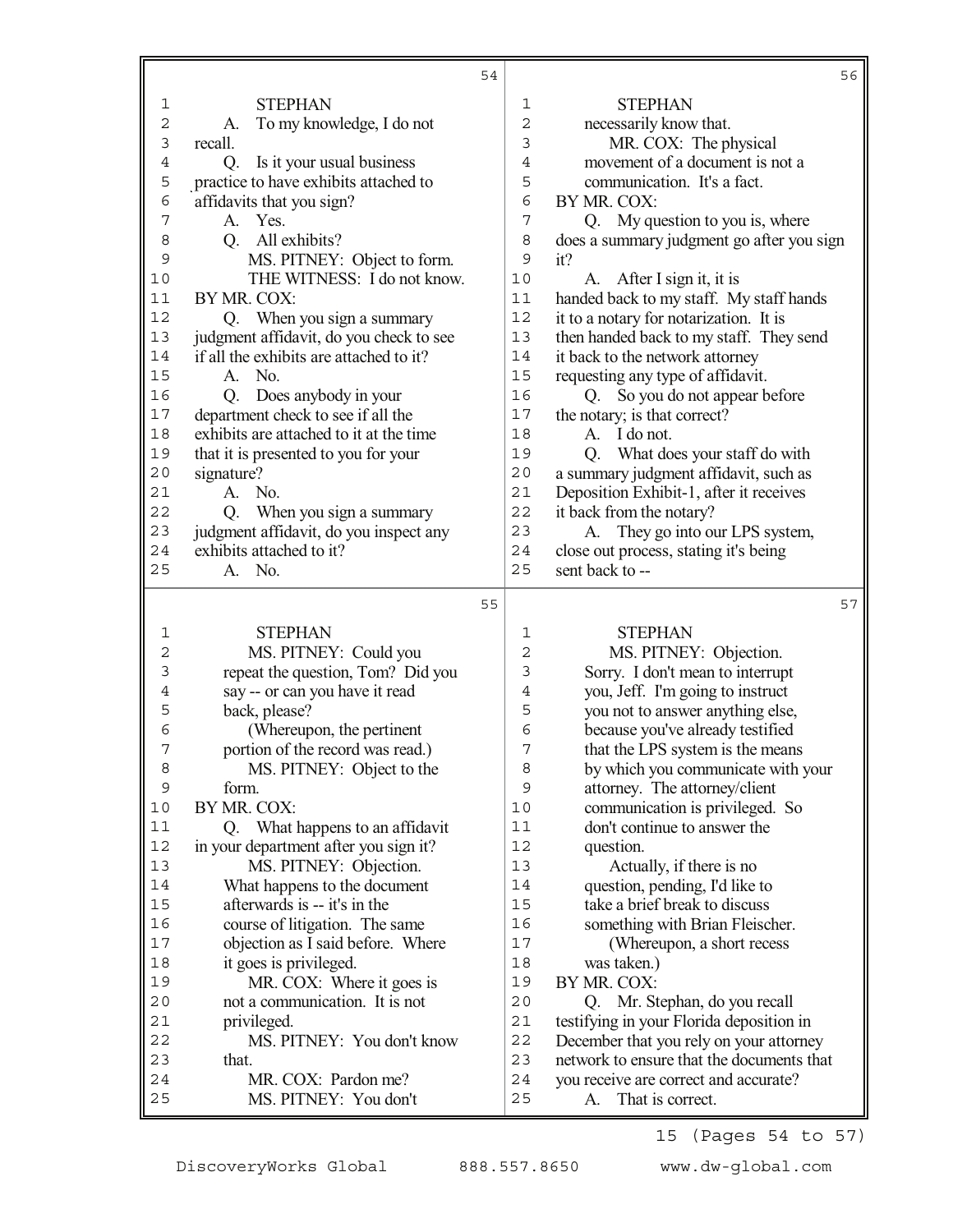|                     | 58                                                              |                | 60                                                                    |
|---------------------|-----------------------------------------------------------------|----------------|-----------------------------------------------------------------------|
| 1                   | <b>STEPHAN</b>                                                  | 1              | <b>STEPHAN</b>                                                        |
| $\overline{2}$      | And is that, in fact, the<br>Q.                                 | $\overline{c}$ | I'm saying, yes, it looks correct                                     |
| 3                   | case?                                                           | 3              | in my computer system.                                                |
| $\ensuremath{4}$    | Yes.<br>A.                                                      | $\overline{4}$ | BY MR. COX:                                                           |
| 5                   | And your department does not<br>Q.                              | 5              | Q. Is there anything else that                                        |
| 6                   | do any independent accuracy check of                            | 6              | you look at in your computer system when                              |
| $\overline{7}$      | those records; isn't that correct?                              | 7              | you're signing a summary judgment                                     |
| 8                   | MR. FLEISCHER: Objection as                                     | 8              | affidavit?                                                            |
| $\mathsf{S}$        | form.                                                           | 9              | MS. PITNEY: I'm sorry. I                                              |
| 10                  | THE WITNESS: Can you                                            | 10             | couldn't hear the last part of                                        |
| 11                  | rephrase?                                                       | 11             | that.                                                                 |
| 12                  | BY MR. COX:                                                     | 12             | BY MR. COX:                                                           |
| 13                  | Q. Your department does not do                                  | 13             | Q. Is there anything else that                                        |
| 14                  | any independent check of the accuracy of                        | 14             | you look at in your computer system at                                |
| 15                  | the information on the summary judgments                        | 15             | the time that you sign a summary judgment                             |
| 16                  | coming to you; isn't that correct?                              | 16             | affidavit?                                                            |
| 17                  | A. I review, quickly, the                                       | 17             | The only other thing I<br>A.                                          |
| $18$                | figures. Other than that, that's about                          | 18             | can --                                                                |
| 19                  | it.                                                             | 19             | MS. PITNEY: One second.                                               |
| $20$                | Q. Do you recall testifying in                                  | 20             | Are we talking about the computer                                     |
| 21                  | your Florida deposition in December, that                       | 21             | system, the communication system?                                     |
| 22                  | the affidavits that you sign are not                            | 22             | I just was asking for                                                 |
| 23                  | based upon your own personal knowledge?                         | 23             | clarification of --                                                   |
| 24                  | A. I do not recall.                                             | 24             | MR. COX: Let me clarify it.                                           |
| 25                  | MS. PITNEY: Objection to                                        | 25             | MS. PITNEY: What computer                                             |
|                     | 59                                                              |                | 61                                                                    |
|                     |                                                                 |                |                                                                       |
| 1<br>$\overline{c}$ | <b>STEPHAN</b><br>the form.                                     | 1              | <b>STEPHAN</b>                                                        |
| 3                   | BY MR. COX:                                                     | 2<br>3         | communication system Tom was                                          |
|                     | Q. You do not recall that?                                      | $\overline{4}$ | asking him about.<br>BY MR. COX:                                      |
| 4<br>5              | I do not recall.<br>A.                                          | 5              | Q. You testify that you go into                                       |
| 6                   | When you receive a summary<br>Q.                                | 6              | the First Serve (sic) system; is that                                 |
| 7                   | judgment affidavit from one of your staff                       | 7              | correct?                                                              |
| 8                   | members, what do you do with it?                                | 8              | A. Yes, Fiserv.                                                       |
| $\mathsf 9$         | I will first review it<br>A.                                    | $\mathsf 9$    | Fiserv. Do you go into any<br>Q.                                      |
| $10$                | against our computer system, which is                           | 10             | other computer system at the time that                                |
| 11                  | Fiserv, in general terms, to verify that                        | 11             | you're signing a summary judgment                                     |
| 12                  | the figures are correct. And then I will                        | 12             | affidavit?                                                            |
| 13                  | execute it and hand it back to my staff                         | 13             | No.<br>A.                                                             |
| 14                  | to have it notarized.                                           | 14             | And you just testified that<br>Q.                                     |
| 15                  | Q. You say "in general terms"                                   | 15             | you look at principal, interest, late                                 |
| 16                  | you review it. What do you mean?                                | 16             | charges and escrow; is that correct?                                  |
| $17$                | MS. PITNEY: Objection.                                          | 17             | That is correct.<br>A.                                                |
| $1\,8$              | THE WITNESS: I compare the                                      | 18             | Is there anything else that<br>Q.                                     |
| 19                  | principal balance. I review the                                 | 19             | you look at in your computer system when                              |
| 20                  | interests. I take a look at the                                 | 20             | you're signing a summary judgment                                     |
| 21                  | late charges. I look at the                                     | 21             | affidavit?                                                            |
| 22                  |                                                                 |                |                                                                       |
|                     |                                                                 |                |                                                                       |
|                     | outstanding escrow amounts. When                                | 22             | A. The only thing I review,                                           |
| 23<br>24            | I say "general terms," I mean I'm                               | 23<br>24       | other than that, is who the borrower is.<br>O.                        |
| 25                  | not looking at the escrow and<br>breaking it down to the penny. | 25             | When you receive a summary<br>judgment affidavit to sign, do you read |

16 (Pages 58 to 61)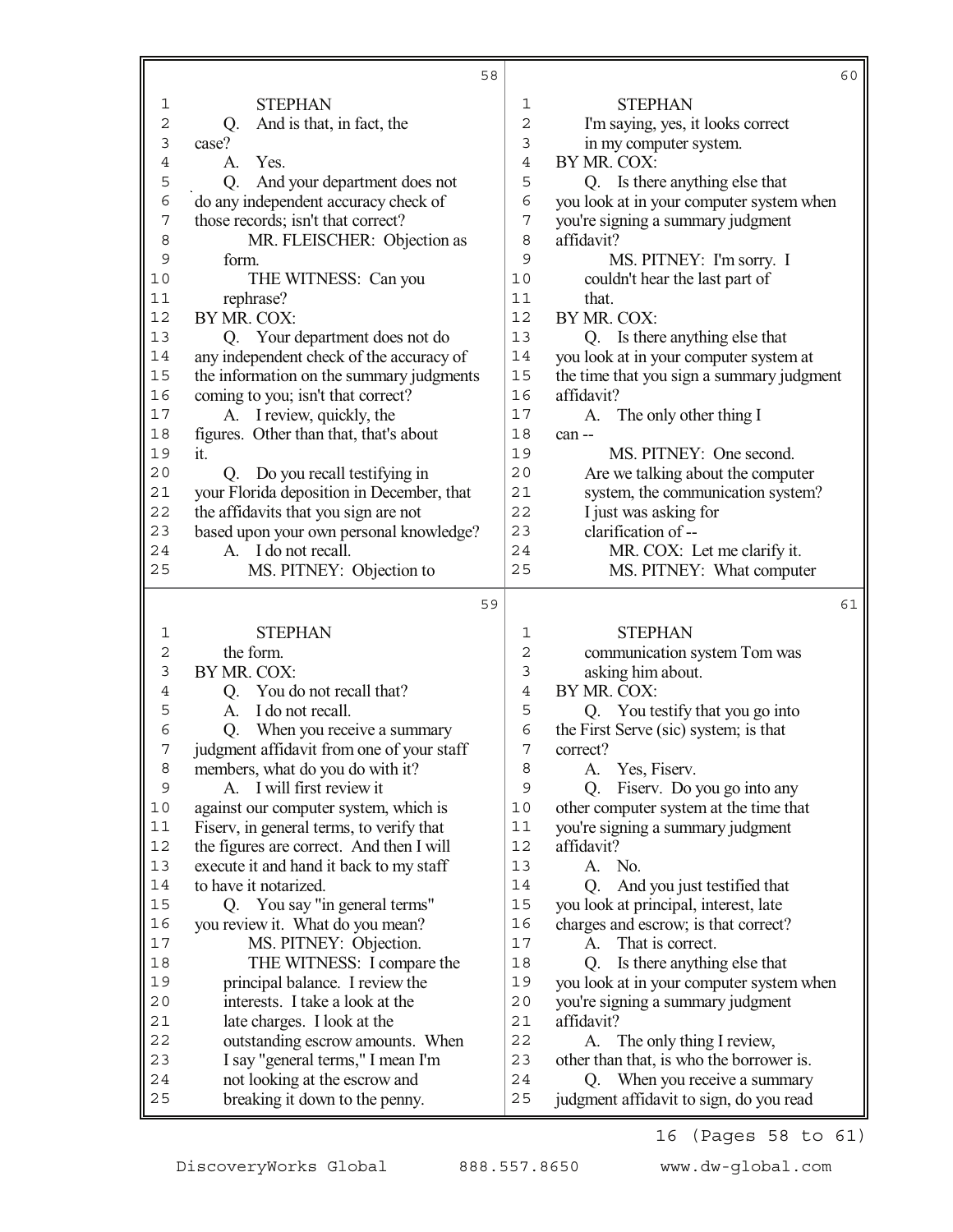|                | 62                                        |                | 64                                        |
|----------------|-------------------------------------------|----------------|-------------------------------------------|
| $\mathbf{1}$   | <b>STEPHAN</b>                            | $\mathbf 1$    | <b>STEPHAN</b>                            |
| $\overline{c}$ | every paragraph of it?                    | $\mathbf 2$    | volume of documents that you sign?        |
| $\mathfrak{Z}$ | No.<br>A.                                 | 3              | A. No.                                    |
| $\overline{4}$ | What do you read?<br>Q.                   | $\overline{4}$ | Is any part of your<br>Q <sub>r</sub>     |
| 5              | I look for the figures.<br>А.             | 5              | compensation tied to the volume of        |
| 6              | That's all that you look at<br>Q.         | 6              | documents that your department processes? |
| 7              | when you sign a summary judgment          | 7              | No.<br>A.                                 |
| 8              | affidavit?                                | 8              | Is it your understanding<br>Q.            |
| 9              | A. Yes, to ensure that the                | 9              | that the process that you follow in       |
| $10$           | figures are correct.                      | 10             | signing summary judgment affidavits is    |
| 11             | Q. Is it fair to say then that            | $11$           | in accordance with the policies and       |
| $12$           | when you sign a summary judgment          | 12             | procedures required of you by GMAC        |
| 13             | affidavit, you do not know what it says,  | 13             | Mortgage?                                 |
| 14             | other than what the figures are that are  | 14             | A.<br>Yes.                                |
| 15             | contained within it?                      | 15             | Does GMAC do any quality<br>Q.            |
| 16             | MR. FLEISCHER: Objection as               | 16             | assurance training for your department?   |
| $17$           | to form.                                  | 17             | Presently, no.<br>A.                      |
| 18             | MS. PITNEY: Objection to                  | 18             | Has it in the past?<br>Q.                 |
| 19             | the form of the question.                 | 19             | A. I do not know.                         |
| 20             | THE WITNESS: Please                       | 20             | Q. You don't recall any?                  |
| 21             | rephrase.                                 | 21             | A. I never received any.                  |
| 22             | BY MR. COX:                               | 22             | Do you have any memory of<br>Q.           |
| 23             | Q. It fair to say that when you           | 23             | checking the numbers on the Bradbury      |
| 24             | sign a summary judgment affidavit, you    | 24             | affidavit that's in front of you as       |
| 25             | don't know what information it contains,  | 25             | Deposition Exhibit-1?                     |
|                | 63                                        |                | 65                                        |
| 1              | <b>STEPHAN</b>                            | 1              | <b>STEPHAN</b>                            |
| $\mathbf{2}$   | other than the figures that are set forth | $\overline{c}$ | I do not recall.<br>A.                    |
| $\mathfrak{Z}$ | within it?                                | 3              | If a loan has been modified,<br>Q.        |
| 4              | Other than the borrower's<br>A.           | $\overline{4}$ | does that show up in the Fisery system    |
| 5              | name, and if I have signing authority for | 5              | that you look at?                         |
| $\epsilon$     | that entity. That is correct.             | 6              | A. When you say "modified," are           |
| 7              | The practice that you've<br>Q.            | 7              | you stating a loan modification?          |
| 8              | just described for signing summary        | 8              | Yes.<br>Q.                                |
| 9              | judgment affidavits is the practice that  | 9              | Yes.<br>А.                                |
| $10$           | you use signing all summary judgment      | 10             | Does that show up?<br>Q.                  |
| $11$           | affidavits that you handle; is that       | 11             | Yes.<br>A.                                |
| 12             | correct?                                  | 12             | If a loan has been modified,<br>Q.        |
| 13             | MR. FLEISCHER: Again, I'm                 | 13             | is any information put in the summary     |
| 14             | going to object to the form of the        | 14             | judgment affidavits that you sign about   |
| 15             | question.                                 | 15             | that?                                     |
| 16             | BY MR. COX:                               | 16             | MR. FLEISCHER: Objection.                 |
| $17$           | Is that correct?<br>Q.                    | 17             | Are you talking about modified, or        |
| 18             | The practice that I use for<br>A.         | 18             | his term was loan modification. I         |
| 19             | summary judgment affidavits is the same   | 19             | just want to make sure we're              |
| 20             | practice that I use for all affidavits.   | 20             | clear.                                    |
| 21             | And that's the one that<br>O.             | 21             | MR. COX: That's fine.                     |
| 22             | you've just described?                    | 22             | BY MR. COX:                               |
| 23             | Yes.<br>A.                                | 23             | Q. If there's a loan                      |
|                |                                           |                |                                           |
| 24             | Is any part of your<br>O.                 | 24             | modification, does information about a    |

17 (Pages 62 to 65)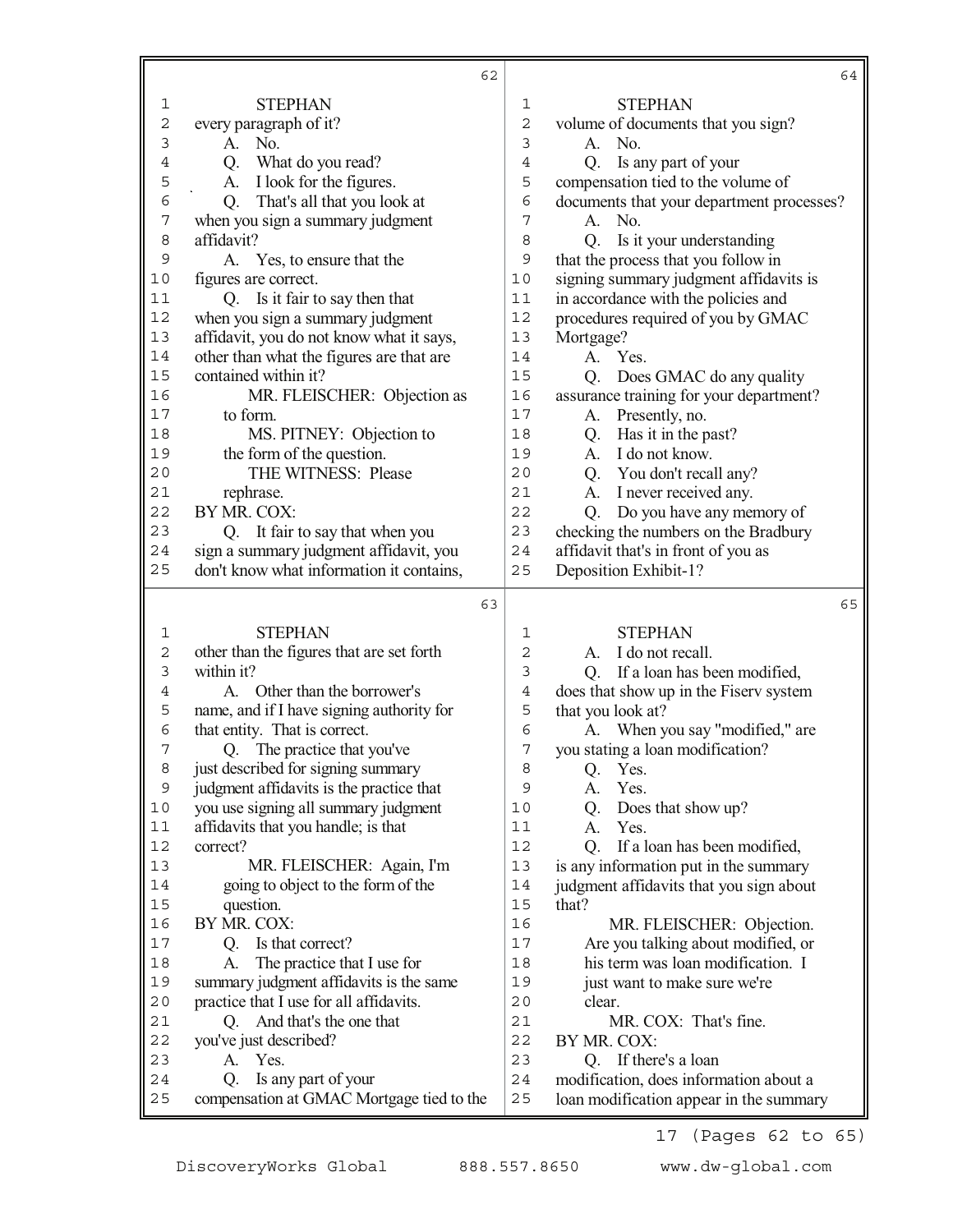|             | 66                                                                   |                |                                           | 68 |
|-------------|----------------------------------------------------------------------|----------------|-------------------------------------------|----|
| $\mathbf 1$ | <b>STEPHAN</b>                                                       | 1              | <b>STEPHAN</b>                            |    |
| 2           | judgment affidavits that you sign?                                   | $\overline{c}$ | Q. Is it correct?                         |    |
| 3           | A. I do not know.                                                    | 3              | That is correct.<br>A.                    |    |
| 4           | MS. PITNEY: In all of them,                                          | $\overline{4}$ | And isn't it also correct<br>Q.           |    |
| 5           | or in this one?                                                      | 5              | that you do not check the numbers on      |    |
| 6           | MR. COX: In any of them.                                             | 6              | every single summary judgment affidavit   |    |
| 7           | THE WITNESS: I don't know.                                           | 7              | that you sign?                            |    |
| 8           | BY MR. COX:                                                          | 8              | That is not correct.<br>A.                |    |
| 9           | Q. Based upon your testimony,                                        | 9              | You check every single one?<br>Q.         |    |
| 10          | Mr. Stephan, is it correct that when you                             | 10             | Yes.<br>A.                                |    |
| 11          | sign a summary judgment affidavit, such                              | 11             | Q.<br>How long does it take you,          |    |
| 12          | as Deposition Exhibit-1 that is in front                             | 12             | on average, to process the execution of a |    |
| 13          | of you, you don't know whether any                                   | 13             | summary judgment affidavit?               |    |
| 14          | portion of it is true, other than the                                | 14             | MS. PITNEY: Object to the                 |    |
| 15          | paragraph containing the numbers that                                | 15             | form.                                     |    |
| 16          | you just described; is that correct?                                 | 16             | MR. COX: Please answer.                   |    |
| 17          | MS. PITNEY: Object to the                                            | 17             | THE WITNESS: Anywhere from                |    |
| 18          | form. Tom, are you asking him                                        | 18             | five to 10 minutes, off the top of        |    |
| 19          | about this affidavit?                                                | 19             | my head.                                  |    |
| 20          | MR. COX: Well, he's                                                  | 20             | MR. COX: If we can take a                 |    |
| 21          | testified that doesn't recall                                        | 21             | break. I may be done, but we can          |    |
| 22          | signing this particular affidavit,                                   | 22             | take a break for five minutes.            |    |
| 23          | so that was not my question. Let                                     | 23             | (Whereupon, a short recess                |    |
| 24          | me restate it.                                                       | 24             | was taken.)                               |    |
| 25          | BY MR. COX:                                                          | 25             | BY MR. COX:                               |    |
|             |                                                                      |                |                                           |    |
|             | 67                                                                   |                |                                           |    |
| 1           | <b>STEPHAN</b>                                                       | 1              | <b>STEPHAN</b>                            |    |
| 2           | In your practice of signing<br>Q.                                    | $\overline{c}$ | Mr. Stephan, referring you<br>O.          |    |
| 3           | summary judgment affidavits, Mr. Stephan,                            | 3              | again to the bottom line on Page 1 of     |    |
| 4           | is it correct that they always have a                                | $\overline{4}$ | Exhibit-1, it states: I have under my     |    |
| 5           | paragraph containing the numbers of the                              | 5              | custody and control, the records relating |    |
| 6           | amounts claiming to be due?                                          | 6              | to the mortgage transaction referenced    |    |
| 7           | That would be correct.<br>A.                                         | 7              | below.                                    |    |
| 8           | And is it correct that when<br>O.                                    | 8              | It's correct, is it not,                  |    |
| 9           | you sign those affidavits, you don't know                            | 9              | that you did not have in your custody any |    |
| 10          | whether any other part of the affidavit                              | 10             | records of GMAC at the time that you      |    |
| 11          | is true or correct?                                                  | 11             | signed a summary judgment affidavit?      |    |
| 12          | A. Please advise me. What do                                         | 12             | MS. PITNEY: Objection to                  |    |
| 13          | you mean by "any other part"?                                        | 13             | the form.                                 |    |
| 14          | Q. Any other paragraph, other                                        | 14             | THE WITNESS: I have the                   | 69 |
| 15          | than the one containing the numbers.                                 | 15             | electronic record. I do not have          |    |
| 16          | A. I review it for the due                                           | 16             | papers.                                   |    |
| 17          | date, if that's included in there.                                   | 17             | BY MR. COX:                               |    |
| 18          | So all of them --<br>Q.                                              | 18             | Q. You have access to a                   |    |
| 19          | So that would be the<br>A.                                           | 19             | computer. Is that what you mean?          |    |
| 20          | numbers.                                                             | 20             | Yes.<br>A.                                |    |
| 21          | So other than the due date<br>O.                                     | 21             | You have no control over<br>O.            |    |
| 22<br>23    | and the balances due, is it correct that                             | 22<br>23       | that system, do you?                      |    |
| 24          | you do not know whether any other part of                            | 24             | MR. FLEISCHER: Objection as<br>to form.   |    |
| 25          | the affidavit that you sign is true?<br>That could be correct.<br>A. | 25             | BY MR. COX:                               |    |

18 (Pages 66 to 69)